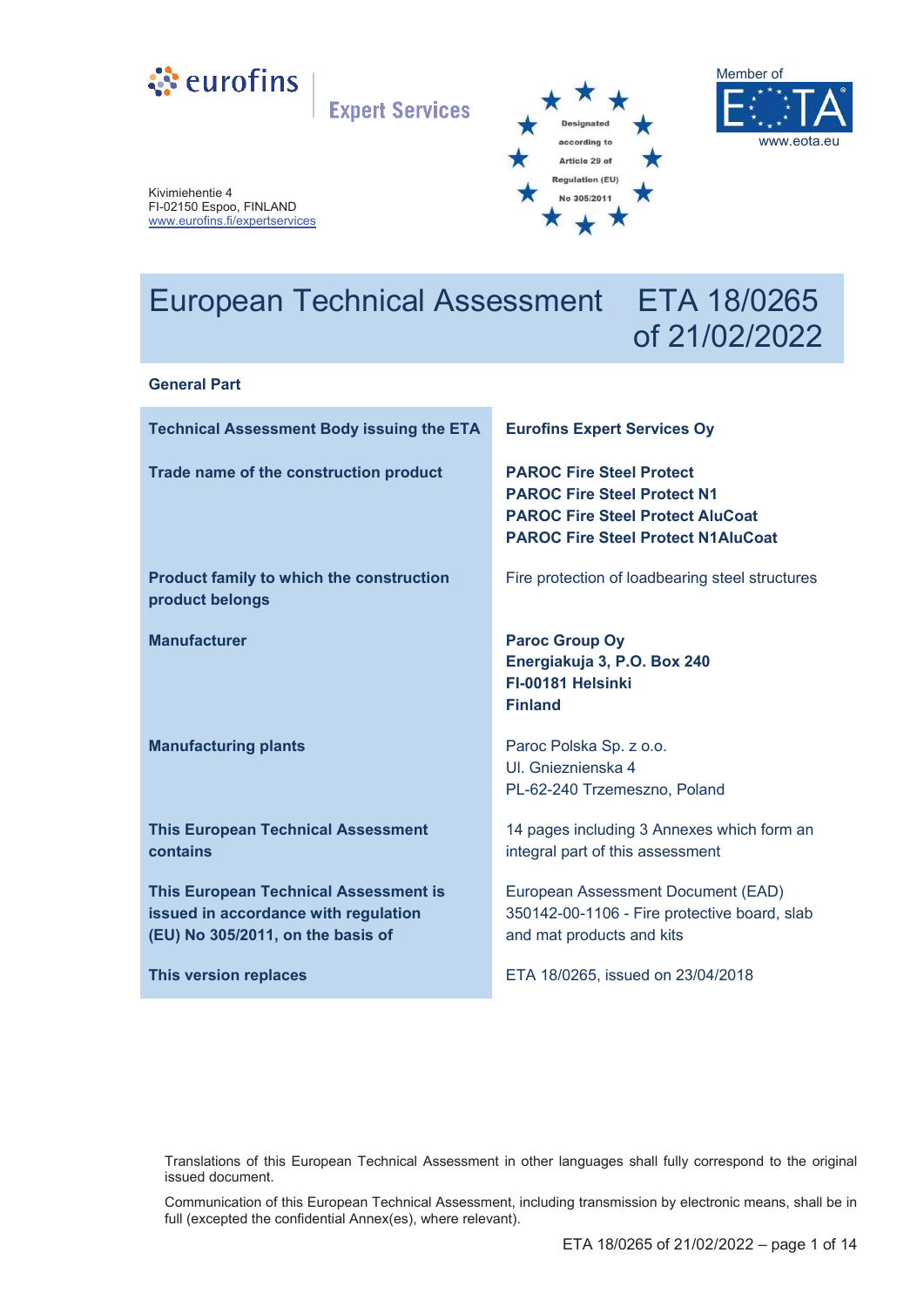#### **Specific Part**

#### **1 Technical description of the product**

The products PAROC Fire Steel Protect, PAROC Fire Steel Protect N1, PAROC Fire Steel Protect AluCoat and PAROC Fire Steel Protect N1AluCoat are stone wool insulation boards. The boards are faced or unfaced as given in Table 1.

Table 1. Facing of PAROC Fire Steel Protect, PAROC Fire Steel Protect N1, PAROC Fire Steel Protect AluCoat and PAROC Fire Steel Protect N1AluCoat

| Product name                             | Facing                                |
|------------------------------------------|---------------------------------------|
| <b>PAROC Fire Steel Protect</b>          | Unfaced                               |
| <b>PAROC Fire Steel Protect N1</b>       | Glass fibre tissue                    |
| <b>PAROC Fire Steel Protect AluCoat</b>  | Aluminium foil                        |
| <b>PAROC Fire Steel ProtectN1AluCoat</b> | Glass fibre tissue and aluminium foil |

Dimensions and density of the boards are given in Table 2.

Table 2. Dimensions and density of PAROC Fire Steel Protect, PAROC Fire Steel Protect N1, PAROC Fire Steel Protect AluCoat and PAROC Fire Steel Protect N1AluCoat

|                  | Nominal value               | Tolerance                  |
|------------------|-----------------------------|----------------------------|
| Density          | 160 - 170 kg/m <sup>3</sup> |                            |
| Length           | 600 mm                      | $<$ $\pm$ 12 mm            |
|                  | 900 mm                      | $<$ $±18$ mm               |
| Width            | 1200 mm                     | $<$ $\pm$ 18 mm            |
| <b>Thickness</b> | $20 - 60$ mm                | $\leq$ -1 mm, $\leq$ +3 mm |

The boards are CE marked according to harmonized product standard EN 13162 with designation code MW-EN13162-T5-DS(70,-)-WS-WL(P)-MU1/Z(6,0). The fire protective system is fastened either using welding pins or fire screws. The mechanical fasteners are described in Annex 1. The fasteners are not covered by this ETA and cannot be CE marked on the basis of it.

#### **2 Specification of the intended use in accordance with the applicable European Assessment Document (hereinafter EAD)**

PAROC Fire Steel Protect, PAROC Fire Steel Protect N1, PAROC Fire Steel Protect AluCoat and PAROC Fire Steel Protect N1AluCoat boards are intended to be used for fire protection of structural steel columns and beams as specified in Table 3.

Table 3. Intended use of PAROC Fire Steel Protect, PAROC Fire Steel Protect N1, PAROC Fire Steel Protect AluCoat and PAROC Fire Steel Protect N1AluCoat

| Product                                   | Use category | Protection of        | Climatic conditions |
|-------------------------------------------|--------------|----------------------|---------------------|
|                                           |              |                      | use category        |
| <b>PAROC Fire Steel Protect</b>           | Type 4       | Load-bearing steel   | Type $Z_2$          |
| <b>PAROC Fire Steel Protect N1</b>        |              | elements as          |                     |
| <b>PAROC Fire Steel Protect AluCoat</b>   |              | specified in Annex 1 |                     |
| <b>PAROC Fire Steel Protect N1AluCoat</b> |              |                      |                     |

The provisions made in this European Technical Assessment are based on an assumed intended working life of 25 years provided that the products are subject to appropriate installation and maintenance.

The indication given as to the working life of the construction product cannot be interpreted as a guarantee neither given by the product manufacturer or his representative nor by the Technical Assessment Body issuing this ETA, but is regarded only as a means for expressing the expected economically reasonable working life of the product.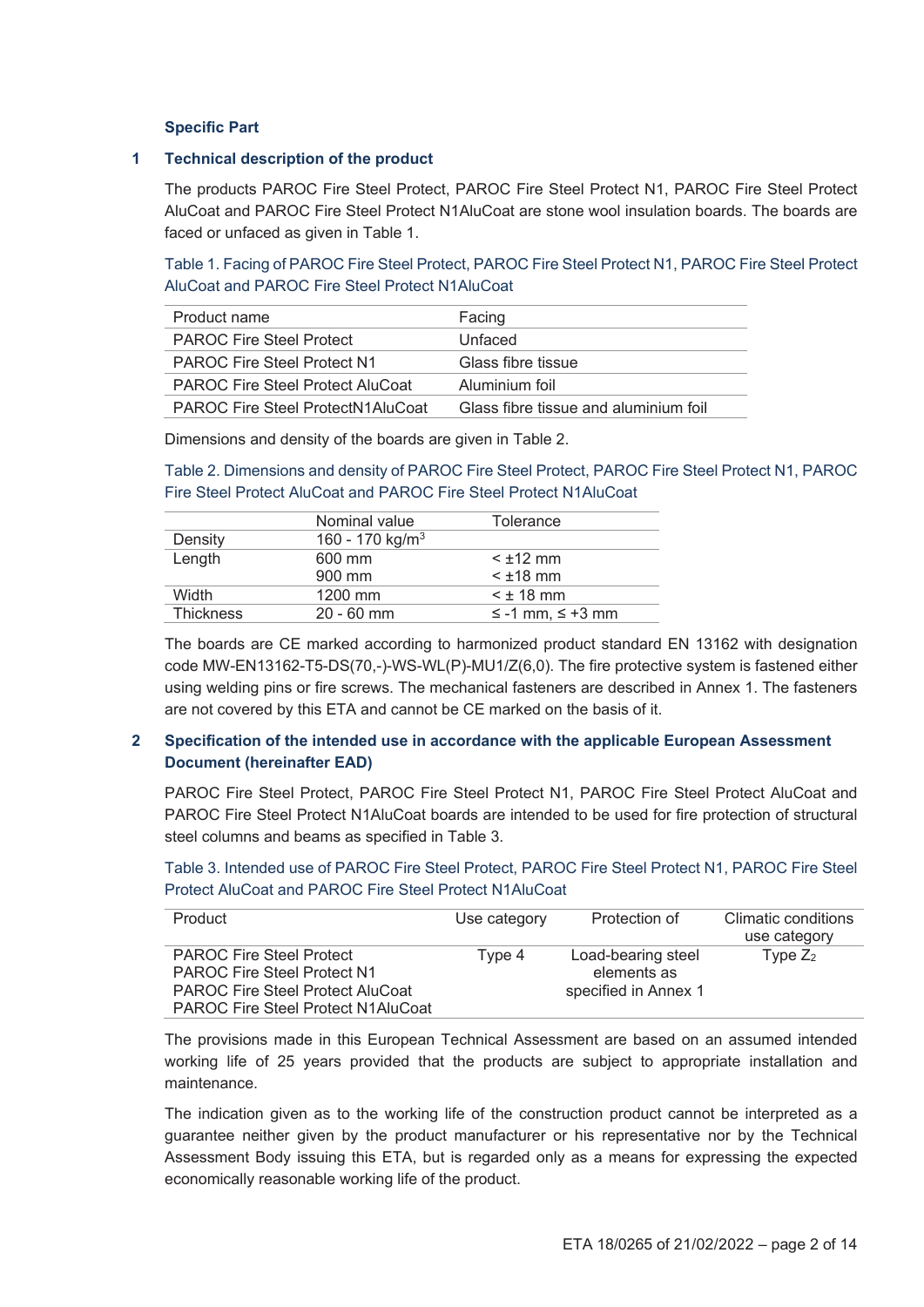#### **3 Performance of the product and references to the methods used for its assessment**

Table 4. Basic requirements for construction works and essential characteristics

| Basic requirement and essential characteristics | Performance             |
|-------------------------------------------------|-------------------------|
| BWR 2. Safety in case of fire                   |                         |
| Reaction to fire                                | Clause 3.1              |
| Resistance to fire                              | Clause 3.2              |
| Durability and serviceability                   | Clause 3.3              |
| BWR 3. Hygiene, health and the environment      |                         |
| Water permeability                              | No performance assessed |
| BWR 4. Safety and accessibility in use          |                         |
| Flexural strength                               | No performance assessed |
| Dimensional stability                           | Clause 3.4              |
| BWR 6. Energy economy and heat retention        |                         |
| Thermal resistance                              | Clause 3.5              |
| Water vapour transmission coefficient           | Clause 3.6              |

#### 3.1 Reaction to fire

PAROC Fire Steel Protect, PAROC Fire Steel Protect N1, PAROC Fire Steel Protect AluCoat and PAROC Fire Steel Protect N1AluCoat insulation boards have been tested and classified according to Commission Delegated Regulation (EU) No 2016/364. Reaction to fire class of the products is A1.

#### 3.2 Resistance to fire

Resistance to fire of assemblies incorporating PAROC Fire Steel Protect, PAROC Fire Steel Protect N1, PAROC Fire Steel Protect AluCoat or PAROC Fire Steel Protect N1AluCoat boards has been tested according to EN 13381-4:2013 and classified according to EN 13501-2:2016. Description of the tested fire protection assemblies is presented in Annex 1.

Resistance to fire performance classes of the tested assemblies are R 30 - R 240. Tables of insulation thickness required to achieve the resistance to fire class, in relation to section factor and design temperature, are presented in Annex 2 for boards installed with PAROC Welding Pins and in Annex 3 for boards installed with PAROC Fire Springs.

#### 3.3 Durability and serviceability

Working life of the boards is 25 years for the intended use  $Z_2$  (internal use), if not more than accidental wetting and no frosting inside the building is to be expected.

#### 3.4 Dimensional stability

Dimensional stability of the boards has been determined according to EN 1604 in condition 48 h, 70 °C. The change in product length, width and thickness is less than 1 % fulfilling the requirements of product standard EN 13162 designation DS(70,-).

#### 3.5 Thermal resistance

Thermal conductivity  $\lambda_D$  of the boards is 0,038 W/mK.

#### 3.6 Water vapour transmission coefficient

Water vapour transmission coefficient (μ) is 1 for PAROC Fire Steel Protect and PAROC Fire Steel Protect N1.

Water vapour transmission coefficient (μ) for PAROC Fire Steel Protect AluCoat and PAROC Fire Steel Protect N1AluCoat is 54 000 corresponding to declared water vapour resistance Z(6,00).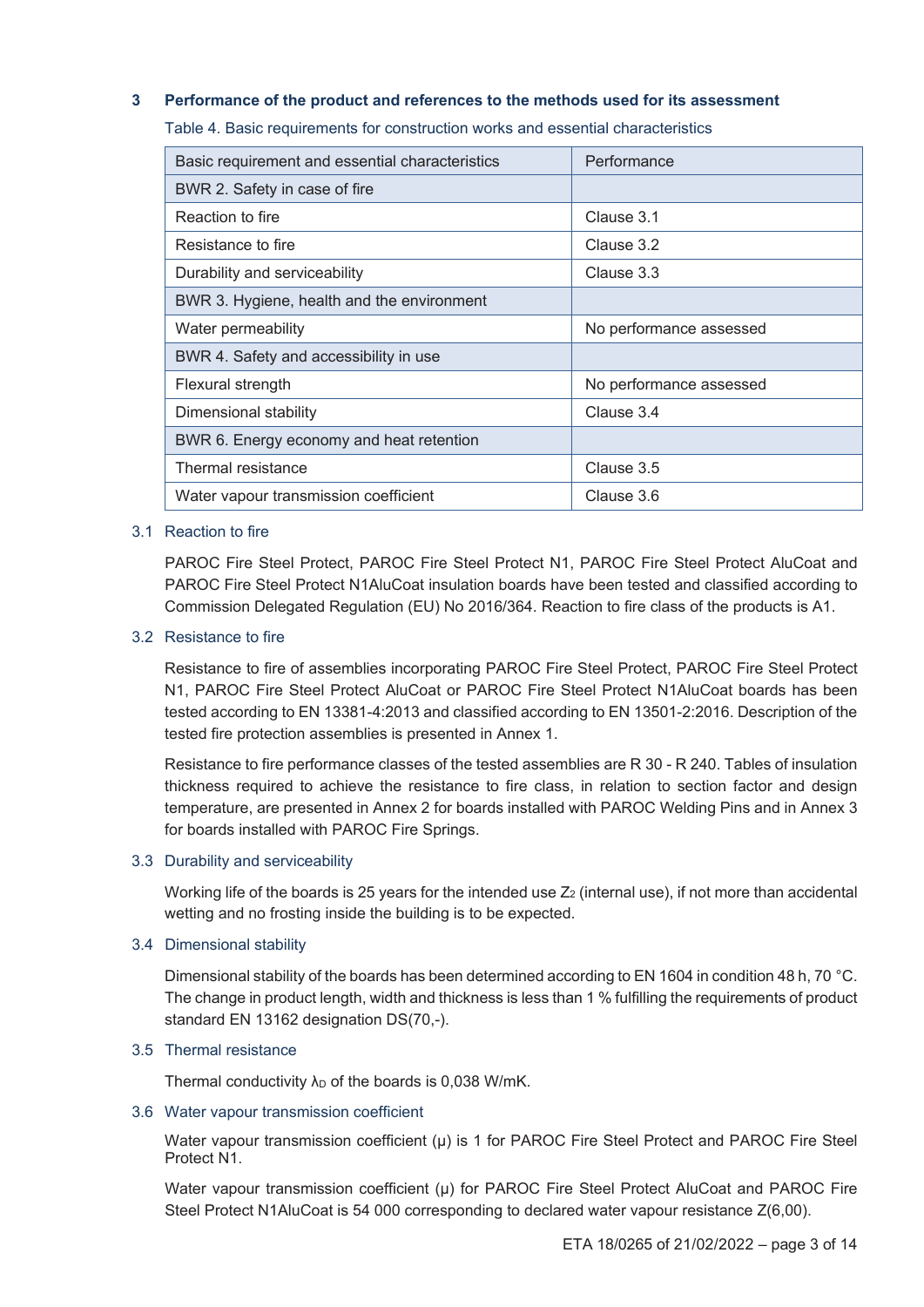# **4 Assessment and verification of constancy of performance (hereinafter AVCP) system applied, with reference to its legal base**

According to the European Commission Decision 99/454/EC as amended, the system of assessment and verification of constancy of performance is System 1.

# **5 Technical details necessary for the implementation of the AVCP system, as provided for in the applicable EAD**

Technical details necessary for the implementation of the AVCP system are laid down in the control plan deposited at Eurofins Expert Services Oy.

> Issued in Espoo on 21/02/2022 by Eurofins Expert Services Oy

14 Ila

Tiina Ala-Outinen Manager, Structural Testing

Tiina Tirkkonen Senior Expert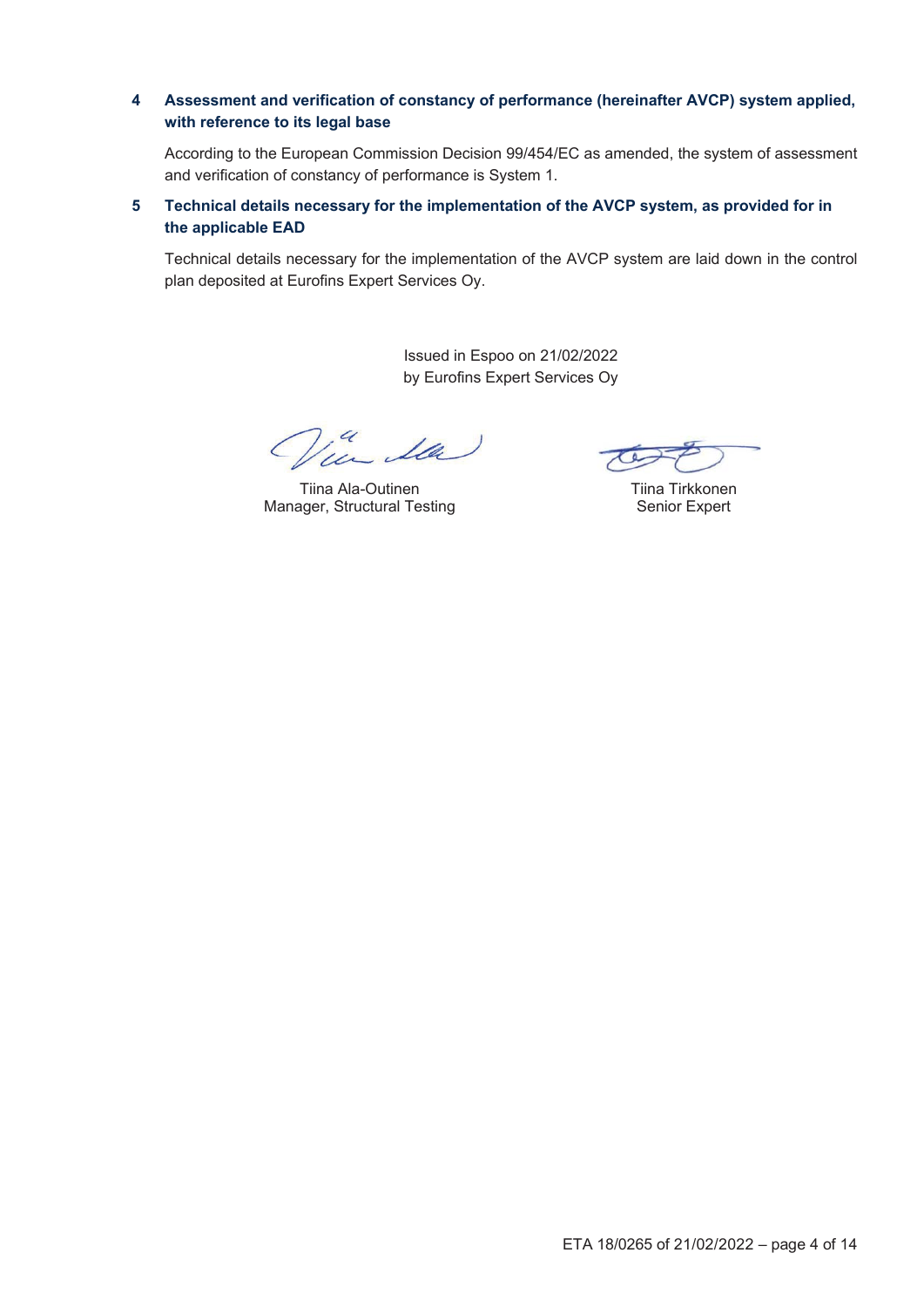# **PAROC Fire Steel Protect, PAROC Fire Steel Protect N1, PAROC Fire Steel Protect AluCoat and PAROC Fire Steel Protect N1AluCoat board protection for steel structures**

# **Installation of fire protection**

#### **Fire protective boards and fastenings:**

Components:

| Fire protection material  | Stone wool boards PAROC Fire Steel Protect, PAROC Fire Steel                     |
|---------------------------|----------------------------------------------------------------------------------|
|                           | Protect N1, PAROC Fire Steel Protect AluCoat and                                 |
|                           | PAROC Fire Steel Protect N1AluCoat manufactured by Paroc Group                   |
| Board sizes               | 1200 mm x 600 mm and 1200 x 900 mm                                               |
| Nominal density           | 160 - 170 kg/m <sup>3</sup>                                                      |
| Nominal thickness         | $20 \, \text{mm}$ - 60 mm                                                        |
| Fastenings:               |                                                                                  |
| <b>PAROC Welding Pins</b> | Steel pins coated with copper, $\varnothing$ 2,7 mm, length corresponding to the |
|                           | thickness of the fire protective board                                           |
| Washers                   | Galvanized steel washers for welding pins, $\varnothing$ 30 mm                   |
| <b>PAROC Fire Spring</b>  | PAROC XFS 001 spiral spring screws made of steel rod. Rod                        |
|                           | diameter 1,6 mm, spring external diameter 8 mm and top diameter                  |
|                           | $15 \text{ mm}$                                                                  |
|                           |                                                                                  |

#### **Tested applications:**

PAROC Fire Steel Protect, PAROC Fire Steel Protect N1, PAROC Fire Steel Protect AluCoat and PAROC Fire Steel Protect N1AluCoat were tested to cover the following applications:

| Structural members                | Beams and columns, maximum depth (h) of the cross-section 600 mm       |
|-----------------------------------|------------------------------------------------------------------------|
| Protection                        | Three and four sided fire exposure                                     |
| Steel sections                    | Installed with PAROC Welding Pins: I/H sections and rectangular and    |
|                                   | square closed sections                                                 |
|                                   | Installed with PAROC Fire Screws: I/H sections and rectangular columns |
| Section factor, A <sub>m</sub> /V | From 47 $m^{-1}$ to 281 $m^{-1}$                                       |
| Design temperature                | 300 °C to 700 °C                                                       |
|                                   |                                                                        |

#### **Installation**

Fire protective system is installed according to the manufacturer's detailed installation instructions and provisions given in this ETA.

#### **Installation using PAROC Welding Pins**

The insulation boards are fixed to the steel structure using PAROC Welding Pins. The pins used shall be 2 - 3 mm longer than the insulation thickness.

For the insulation boards between two flanges, the pins are placed max. c-c 367 mm in the longitudinal direction, 50 mm in from each joint, with one pin in each side of the board connected to each flange (8 pins / board).

For the insulation boards mounted on flanges (width over 180 mm), the pins are placed max. c-c 367 mm in the longitudinal direction, 50 mm in from each joint (8 pins / board). If the width of the flange is 180 mm or less, minimum one pin should be placed in the center of the board (4 pins/board). For flanges with a width above 180 mm two pins should be used.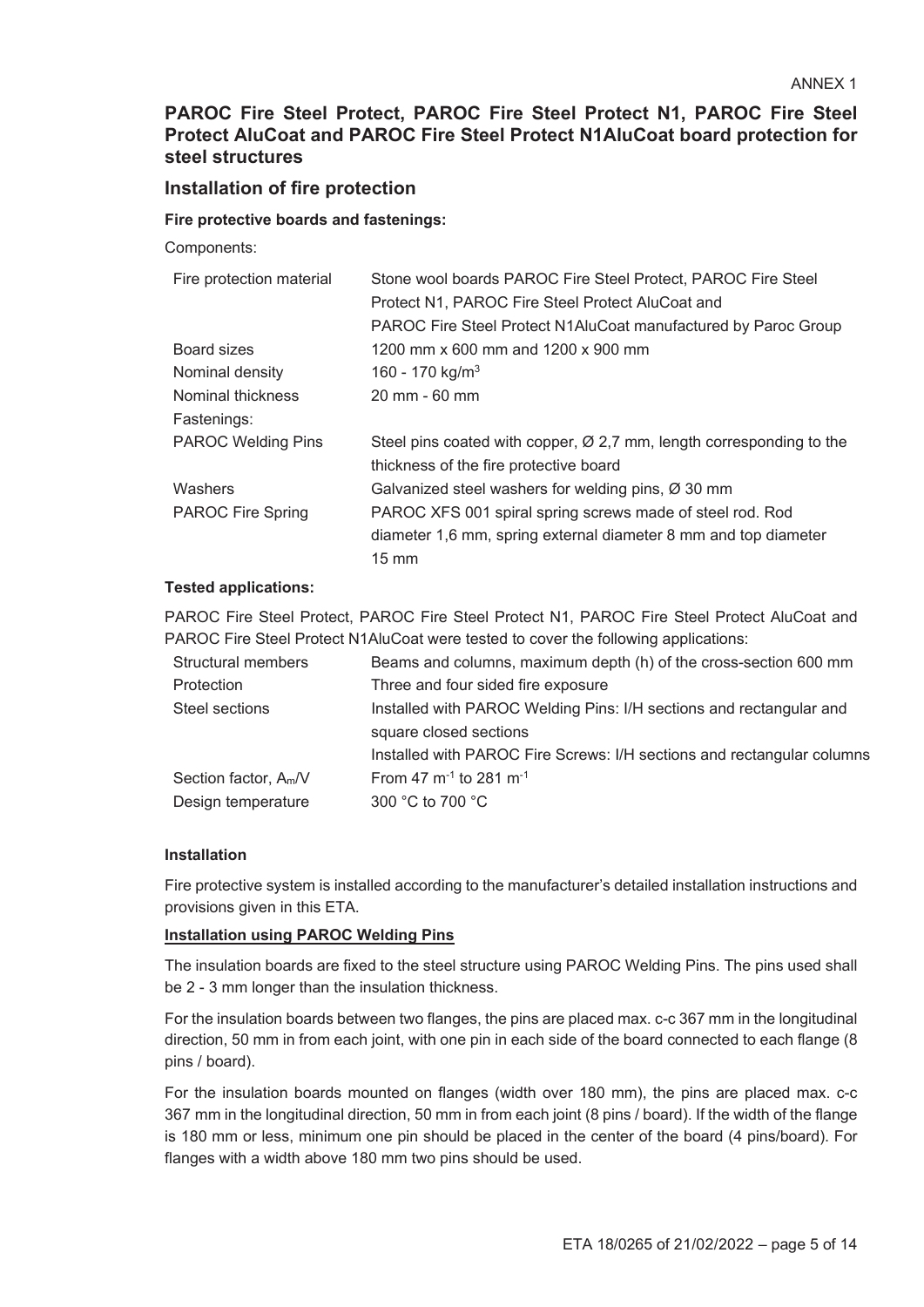Butt-butt joints are supported from the behind with 100 mm wide PAROC Fire Steel Protect, PAROC Fire Steel Protect N1, PAROC Fire Steel Protect AluCoat or PAROC Fire Steel Protect N1AluCoat stone wool strip of the same thickness as the fire protection board.

All edges of the profile are fully covered by the boards. At installation on beams, the boards on the sides shall cover the bottom layer boards and not vice versa. All joints in insulation shall be tightly sealed, leaving no gaps.

#### **Installation using PAROC Fire Springs**

Insulation installed as a box around the profile:

The insulation boards are mounted using PAROC Fire Springs. The length of PAROC Fire Spring shall be selected according to the thickness of the insulation board and shall be minimum 2 x insulation thickness. In case flange width is 300 - 600 mm PAROC Welding Pins are needed to fix the board to the flange according to manufacturer's instructions.

Butt-butt joints are supported from the behind with 100 mm wide PAROC Fire Steel Protect, PAROC Fire Steel Protect N1, PAROC Fire Steel Protect AluCoat or PAROC Fire Steel Protect N1AluCoat stone wool strip of the same thickness as the fire protection board. Supports shall be positioned at board joints and at the mid of each board, at max 600 mm distance.

Boards on the sides are installed by fastening them to the supports with PAROC Fire Springs with distance from board edges 50 mm and distance between springs  $\leq 150$  mm. The height of the boards shall be the profile height  $+2x$  insulation thickness.

On the flanges, the protective board is installed using PAROC Fire Springs through the side boards into the edge of the board on the flange. Distance between fire springs shall be  $\leq$  200 mm and fire spring distance from board edges 50 mm. To the lower side of a horizontal beam with flange width more than 300 mm, the protective board shall additionally be fixed with PAROC Welding Pins (max distance between pins 360 mm, 4 pins/board). In case of 4-sided horizontal exposure, no welding pins is needed on the top flange.

All joints in insulation shall be tightly sealed, leaving no gaps.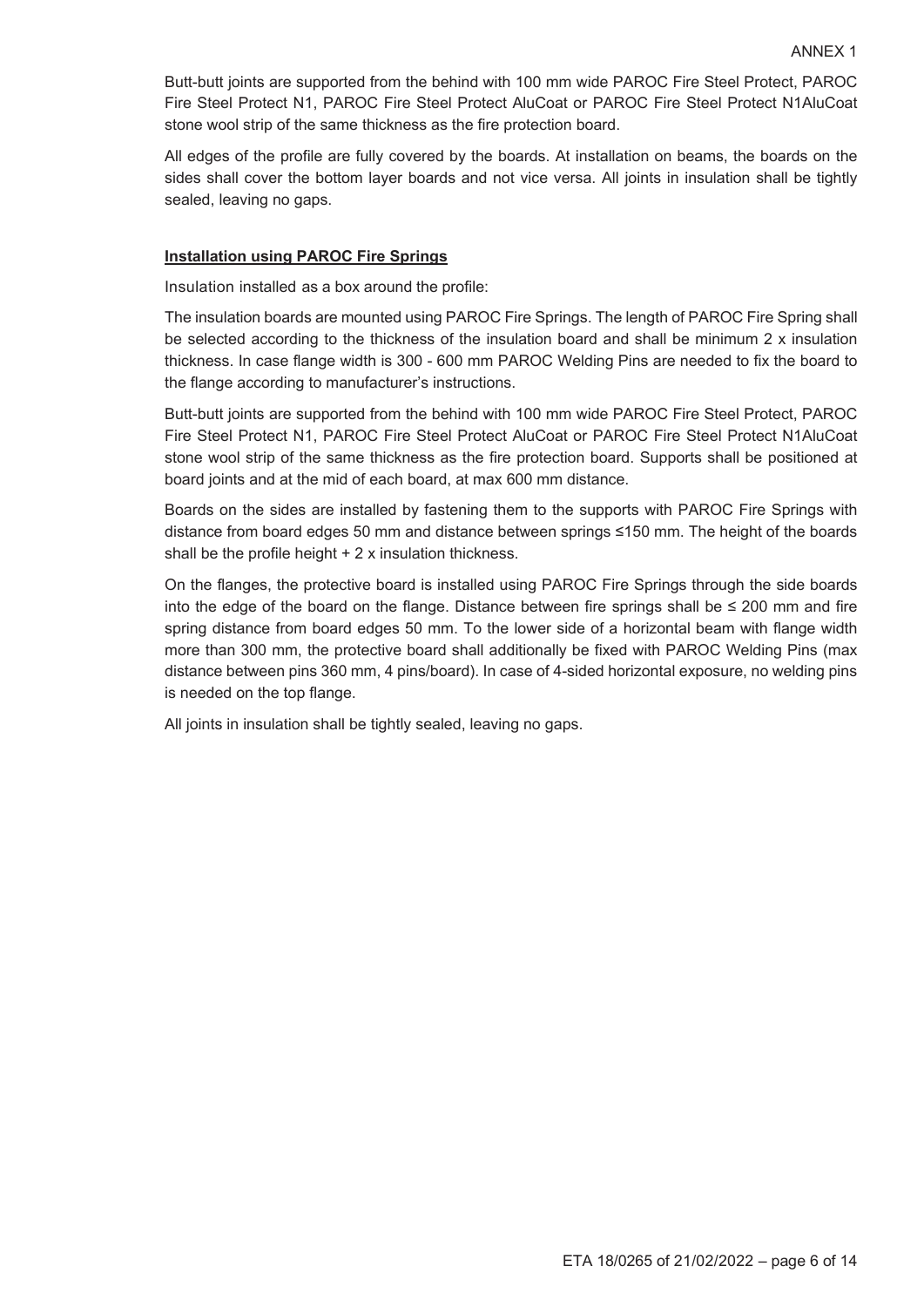# **Insulation thickness in resistance to fire classes R 30 - R 240 in relation to design temperature and section factor**

# **Installation with PAROC Welding Pins**

#### **Insulation thickness for R30 steel structure**

| Fire resistance period 30 minutes                          |     |     |     |                                                     |     |     |     |     |     |
|------------------------------------------------------------|-----|-----|-----|-----------------------------------------------------|-----|-----|-----|-----|-----|
| <b>Design</b><br>temperature<br>$\mathop{\rm [^{\circ}C]}$ | 300 | 350 | 400 | 450                                                 | 500 | 550 | 600 | 650 | 700 |
| <b>Section factor</b>                                      |     |     |     | Thickness in mm of fire protection material to      |     |     |     |     |     |
| $\lceil m^{-1} \rceil$                                     |     |     |     | maintain steel temperature below design temperature |     |     |     |     |     |
| 47                                                         | 20  | 20  | 20  | 20                                                  | 20  | 20  | 20  | 20  | 20  |
| 50                                                         | 20  | 20  | 20  | 20                                                  | 20  | 20  | 20  | 20  | 20  |
| 55                                                         | 20  | 20  | 20  | 20                                                  | 20  | 20  | 20  | 20  | 20  |
| 60                                                         | 20  | 20  | 20  | 20                                                  | 20  | 20  | 20  | 20  | 20  |
| 65                                                         | 20  | 20  | 20  | 20                                                  | 20  | 20  | 20  | 20  | 20  |
| 70                                                         | 20  | 20  | 20  | 20                                                  | 20  | 20  | 20  | 20  | 20  |
| 75                                                         | 20  | 20  | 20  | 20                                                  | 20  | 20  | 20  | 20  | 20  |
| 80                                                         | 20  | 20  | 20  | 20                                                  | 20  | 20  | 20  | 20  | 20  |
| 85                                                         | 20  | 20  | 20  | 20                                                  | 20  | 20  | 20  | 20  | 20  |
| 90                                                         | 20  | 20  | 20  | 20                                                  | 20  | 20  | 20  | 20  | 20  |
| 95                                                         | 20  | 20  | 20  | 20                                                  | 20  | 20  | 20  | 20  | 20  |
| 100                                                        | 20  | 20  | 20  | 20                                                  | 20  | 20  | 20  | 20  | 20  |
| 105                                                        | 20  | 20  | 20  | 20                                                  | 20  | 20  | 20  | 20  | 20  |
| 110                                                        | 20  | 20  | 20  | 20                                                  | 20  | 20  | 20  | 20  | 20  |
| 115                                                        | 20  | 20  | 20  | 20                                                  | 20  | 20  | 20  | 20  | 20  |
| 120                                                        | 20  | 20  | 20  | 20                                                  | 20  | 20  | 20  | 20  | 20  |
| 125                                                        | 20  | 20  | 20  | 20                                                  | 20  | 20  | 20  | 20  | 20  |
| 130                                                        | 20  | 20  | 20  | 20                                                  | 20  | 20  | 20  | 20  | 20  |
| 135                                                        | 20  | 20  | 20  | 20                                                  | 20  | 20  | 20  | 20  | 20  |
| 140                                                        | 20  | 20  | 20  | 20                                                  | 20  | 20  | 20  | 20  | 20  |
| 145                                                        | 20  | 20  | 20  | 20                                                  | 20  | 20  | 20  | 20  | 20  |
| 150                                                        | 20  | 20  | 20  | 20                                                  | 20  | 20  | 20  | 20  | 20  |
| 155                                                        | 20  | 20  | 20  | 20                                                  | 20  | 20  | 20  | 20  | 20  |
| 160                                                        | 20  | 20  | 20  | 20                                                  | 20  | 20  | 20  | 20  | 20  |
| 165                                                        | 20  | 20  | 20  | 20                                                  | 20  | 20  | 20  | 20  | 20  |
| 170                                                        | 20  | 20  | 20  | 20                                                  | 20  | 20  | 20  | 20  | 20  |
| 175                                                        | 20  | 20  | 20  | 20                                                  | 20  | 20  | 20  | 20  | 20  |
| 180                                                        | 20  | 20  | 20  | 20                                                  | 20  | 20  | 20  | 20  | 20  |
| 185                                                        | 20  | 20  | 20  | 20                                                  | 20  | 20  | 20  | 20  | 20  |
| 190                                                        | 20  | 20  | 20  | 20                                                  | 20  | 20  | 20  | 20  | 20  |
| 195                                                        | 20  | 20  | 20  | 20                                                  | 20  | 20  | 20  | 20  | 20  |
| 200                                                        | 25  | 20  | 20  | 20                                                  | 20  | 20  | 20  | 20  | 20  |
| 205                                                        | 25  | 20  | 20  | 20                                                  | 20  | 20  | 20  | 20  | 20  |
| 210                                                        | 25  | 20  | 20  | 20                                                  | 20  | 20  | 20  | 20  | 20  |
| 215                                                        | 25  | 20  | 20  | 20                                                  | 20  | 20  | 20  | 20  | 20  |
| 220                                                        | 25  | 20  | 20  | 20                                                  | 20  | 20  | 20  | 20  | 20  |
| 225                                                        | 25  | 20  | 20  | 20                                                  | 20  | 20  | 20  | 20  | 20  |
| 230                                                        | 25  | 20  | 20  | 20                                                  | 20  | 20  | 20  | 20  | 20  |
| 235                                                        | 25  | 20  | 20  | 20                                                  | 20  | 20  | 20  | 20  | 20  |
| 240                                                        | 25  | 20  | 20  | 20                                                  | 20  | 20  | 20  | 20  | 20  |
| 245                                                        | 30  | 20  | 20  | 20                                                  | 20  | 20  | 20  | 20  | 20  |
| 250                                                        | 30  | 20  | 20  | 20                                                  | 20  | 20  | 20  | 20  | 20  |
| 255                                                        | 30  | 20  | 20  | 20                                                  | 20  | 20  | 20  | 20  | 20  |
| 260                                                        | 30  | 20  | 20  | 20                                                  | 20  | 20  | 20  | 20  | 20  |
| 265                                                        | 30  | 20  | 20  | 20                                                  | 20  | 20  | 20  | 20  | 20  |
| 270                                                        | 30  | 20  | 20  | 20                                                  | 20  | 20  | 20  | 20  | 20  |
| 275                                                        | 30  | 20  | 20  | 20                                                  | 20  | 20  | 20  | 20  | 20  |
| 280                                                        | 30  | 20  | 20  | 20                                                  | 20  | 20  | 20  | 20  | 20  |
| 281                                                        | 30  | 25  | 20  | 20                                                  | 20  | 20  | 20  | 20  | 20  |

#### **Fire resistance period 60 minutes Design temperature [°C] 300 350 400 450 500 550 600 650 700**  Section factor  $[m^{-1}]$ Thickness in mm of fire protection material to maintain steel temperature below design temperature 47 20 20 20 20 20 20 20 20 20 50 20 20 20 20 20 20 20 20 20 55 20 20 20 20 20 20 20 20 20 60 20 20 20 20 20 20 20 20 20 65 20 20 20 20 20 20 20 20 20 70 20 20 20 20 20 20 20 20 20 75 20 20 20 20 20 20 20 20 20 80 20 20 20 20 20 20 20 20 20 85 20 20 20 20 20 20 20 20 20 90 25 20 20 20 20 20 20 20 20 95 25 20 20 20 20 20 20 20 20 100 25 20 20 20 20 20 20 20 20 105 30 20 20 20 20 20 20 20 20 110 30 25 20 20 20 20 20 20 20 115 30 25 20 20 20 20 20 20 20 120 30 25 20 20 20 20 20 20 20 125 40 25 20 20 20 20 20 20 20 130 40 30 20 20 20 20 20 20 20 135 40 30 20 20 20 20 20 20 20 140 40 30 25 20 20 20 20 20 20 145 40 30 25 20 20 20 20 20 20 150 40 30 25 20 20 20 20 20 20 155 40 40 25 20 20 20 20 20 20 160 40 40 30 20 20 20 20 20 20 165 40 40 30 20 20 20 20 20 20 170 50 40 30 25 20 20 20 20 20 175 50 40 30 25 20 20 20 20 20 180 50 40 30 25 20 20 20 20 20 185 50 40 30 25 20 20 20 20 20 190 50 40 30 25 20 20 20 20 20 195 50 40 40 25 20 20 20 20 20 200 50 40 40 25 20 20 20 20 20 205 50 40 40 30 20 20 20 20 20 210 50 40 40 30 25 20 20 20 20 215 50 50 40 30 25 20 20 20 20 220 60 50 40 30 25 20 20 20 20 225 60 50 40 30 25 20 20 20 20 230 60 50 40 30 25 20 20 20 20 235 60 50 40 30 25 20 20 20 20 240 60 50 40 30 25 20 20 20 20 245 60 50 40 30 25 20 20 20 20 250 60 50 40 30 25 20 20 20 20 255 60 50 40 40 25 20 20 20 20 260 60 50 40 40 30 25 20 20 20 265 60 50 40 40 30 25 20 20 20 270 60 50 40 40 30 25 20 20 20 275 - 50 40 40 30 25 20 20 20 280 - 50 40 40 30 25 20 20 20

#### **Insulation thickness for R60 steel structure**

281 - 50 40 40 30 25 20 20 20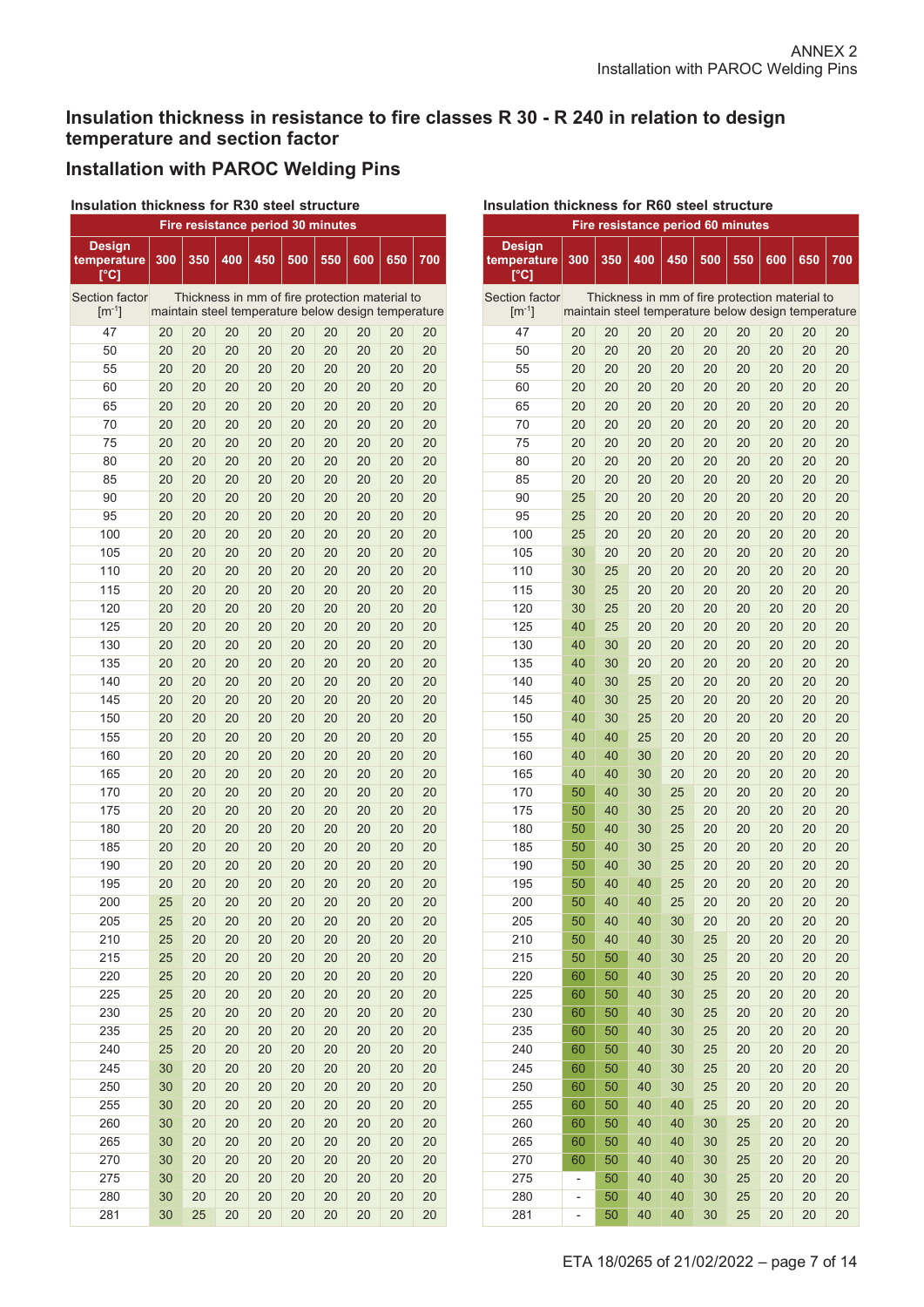# **Insulation thickness for R90 steel structure**

| <b>Fire resistance period 90 minutes</b> |                |                          |     |                                                     |     |     |     |     |     |
|------------------------------------------|----------------|--------------------------|-----|-----------------------------------------------------|-----|-----|-----|-----|-----|
| <b>Design</b><br>temperature<br>[°C]     | 300            | 350                      | 400 | 450                                                 | 500 | 550 | 600 | 650 | 700 |
| <b>Section factor</b>                    |                |                          |     | Thickness in mm of fire protection material to      |     |     |     |     |     |
| $[m^{-1}]$                               |                |                          |     | maintain steel temperature below design temperature |     |     |     |     |     |
| 47                                       | 20             | 20                       | 20  | 20                                                  | 20  | 20  | 20  | 20  | 20  |
| 50                                       | 20             | 20                       | 20  | 20                                                  | 20  | 20  | 20  | 20  | 20  |
| 55                                       | 20             | 20                       | 20  | 20                                                  | 20  | 20  | 20  | 20  | 20  |
| 60                                       | 25             | 20                       | 20  | 20                                                  | 20  | 20  | 20  | 20  | 20  |
| 65                                       | 25             | 20                       | 20  | 20                                                  | 20  | 20  | 20  | 20  | 20  |
| 70                                       | 30             | 25                       | 20  | 20                                                  | 20  | 20  | 20  | 20  | 20  |
| 75                                       | 30             | 25                       | 20  | 20                                                  | 20  | 20  | 20  | 20  | 20  |
| 80                                       | 40             | 30                       | 20  | 20                                                  | 20  | 20  | 20  | 20  | 20  |
| 85                                       | 40             | 30                       | 25  | 20                                                  | 20  | 20  | 20  | 20  | 20  |
| 90                                       | 40             | 30                       | 25  | 20                                                  | 20  | 20  | 20  | 20  | 20  |
| 95                                       | 40             | 40                       | 30  | 20                                                  | 20  | 20  | 20  | 20  | 20  |
| 100                                      | 40             | 40                       | 30  | 25                                                  | 20  | 20  | 20  | 20  | 20  |
| 105                                      | 50             | 40                       | 30  | 25                                                  | 20  | 20  | 20  | 20  | 20  |
| 110                                      | 50             | 40                       | 40  | 30                                                  | 20  | 20  | 20  | 20  | 20  |
| 115                                      | 50             | 40                       | 40  | 30                                                  | 25  | 20  | 20  | 20  | 20  |
| 120                                      | 50             | 50                       | 40  | 30                                                  | 25  | 20  | 20  | 20  | 20  |
| 125                                      | 50             | 50                       | 40  | 30                                                  | 25  | 20  | 20  | 20  | 20  |
| 130                                      | 50             | 50                       | 40  | 40                                                  | 30  | 20  | 20  | 20  | 20  |
| 135                                      | 60             | 50                       | 40  | 40                                                  | 30  | 25  | 20  | 20  | 20  |
| 140                                      | 60             | 50                       | 40  | 40                                                  | 30  | 25  | 20  | 20  | 20  |
| 145                                      | 60             | 50                       | 50  | 40                                                  | 30  | 25  | 20  | 20  | 20  |
| 150                                      | 60             | 50                       | 50  | 40                                                  | 40  | 25  | 20  | 20  | 20  |
| 155                                      | 60             | 60                       | 50  | 40                                                  | 40  | 30  | 25  | 20  | 20  |
| 160                                      | 60             | 60                       | 50  | 40                                                  | 40  | 30  | 25  | 20  | 20  |
| 165                                      | $\overline{a}$ | 60                       | 50  | 40                                                  | 40  | 30  | 25  | 20  | 20  |
| 170                                      | $\overline{a}$ | 60                       | 50  | 40                                                  | 40  | 30  | 25  | 20  | 20  |
| 175                                      | $\overline{a}$ | 60                       | 50  | 50                                                  | 40  | 30  | 25  | 20  | 20  |
| 180                                      | $\overline{a}$ | 60                       | 50  | 50                                                  | 40  | 30  | 25  | 25  | 20  |
| 185                                      | L,             | 60                       | 50  | 50                                                  | 40  | 40  | 30  | 25  | 20  |
| 190                                      | L,             | 60                       | 50  | 50                                                  | 40  | 40  | 30  | 25  | 20  |
| 195                                      | L,             | 60                       | 60  | 50                                                  | 40  | 40  | 30  | 25  | 20  |
| 200                                      | ÷,             | $\overline{a}$           | 60  | 50                                                  | 40  | 40  | 30  | 25  | 20  |
| 205                                      | -              | $\overline{\phantom{0}}$ | 60  | 50                                                  | 40  | 40  | 30  | 25  | 20  |
| 210                                      | -              | $\overline{a}$           | 60  | 50                                                  | 40  | 40  | 30  | 25  | 20  |
| 215                                      | -              | -                        | 60  | 50                                                  | 40  | 40  | 30  | 25  | 25  |
| 220                                      | l,             | $\overline{a}$           | 60  | 50                                                  | 40  | 40  | 30  | 30  | 25  |
| 225                                      | -              | -                        | 60  | 50                                                  | 50  | 40  | 30  | 30  | 25  |
| 230                                      | -              | -                        | 60  | 50                                                  | 50  | 40  | 40  | 30  | 25  |
| 235                                      | -              | -                        | 60  | 50                                                  | 50  | 40  | 40  | 30  | 25  |
| 240                                      | -              | $\overline{\phantom{0}}$ | 60  | 50                                                  | 50  | 40  | 40  | 30  | 25  |
| 245                                      | -              | -                        | 60  | 50                                                  | 50  | 40  | 40  | 30  | 25  |
| 250                                      | -              | -                        | 60  | 50                                                  | 50  | 40  | 40  | 30  | 25  |
| 255                                      | -              | -                        | 60  | 50                                                  | 50  | 40  | 40  | 30  | 25  |
| 260                                      | -              | -                        | 60  | 50                                                  | 50  | 40  | 40  | 30  | 25  |
| 265                                      | -              | -                        | 60  | 60                                                  | 50  | 40  | 40  | 30  | 25  |
| 270                                      | -              | -                        | -   | 60                                                  | 50  | 40  | 40  | 30  | 30  |
| 275                                      | -              | -                        | -   | 60                                                  | 50  | 40  | 40  | 30  | 30  |
| 280                                      | -              | -                        | -   | 60                                                  | 50  | 40  | 40  | 30  | 30  |
| 281                                      | -              | $\overline{a}$           | -   | 60                                                  | 50  | 40  | 40  | 30  | 30  |

# **Insulation thickness for R120 steel structure**

| Fire resistance period 120 minutes   |                          |                          |                |                          |          |          |                                                     |     |     |
|--------------------------------------|--------------------------|--------------------------|----------------|--------------------------|----------|----------|-----------------------------------------------------|-----|-----|
| <b>Design</b><br>temperature<br>r°C] | 300                      | 350                      | 400            | 450                      | 500      | 550      | 600                                                 | 650 | 700 |
| Section factor                       |                          |                          |                |                          |          |          | Thickness in mm of fire protection material to      |     |     |
| $[m^{-1}]$                           |                          |                          |                |                          |          |          | maintain steel temperature below design temperature |     |     |
| 47                                   | 25                       | 20                       | 20             | 20                       | 20       | 20       | 20                                                  | 20  | 20  |
| 50                                   | 30                       | 25                       | 20             | 20                       | 20       | 20       | 20                                                  | 20  | 20  |
| 55                                   | 30                       | 25                       | 20             | 20                       | 20       | 20       | 20                                                  | 20  | 20  |
| 60                                   | 40                       | 30                       | 25             | 20                       | 20       | 20       | 20                                                  | 20  | 20  |
| 65                                   | 40                       | 40                       | 30             | 20                       | 20       | 20       | 20                                                  | 20  | 20  |
| 70                                   | 40                       | 40                       | 30             | 25                       | 20       | 20       | 20                                                  | 20  | 20  |
| 75                                   | 50                       | 40                       | 40             | 30                       | 20       | 20       | 20                                                  | 20  | 20  |
| 80                                   | 50                       | 40                       | 40             | 30                       | 25       | 20       | 20                                                  | 20  | 20  |
| 85                                   | 50                       | 50                       | 40             | 40                       | 30       | 20       | 20                                                  | 20  | 20  |
| 90                                   | 50                       | 50                       | 40             | 40                       | 30       | 25       | 20                                                  | 20  | 20  |
| 95                                   | 60                       | 50                       | 50             | 40                       | 40       | 25       | 20                                                  | 20  | 20  |
| 100                                  | 60                       | 50                       | 50             | 40                       | 40       | 30       | 20                                                  | 20  | 20  |
| 105                                  | 60                       | 60                       | 50             | 40                       | 40       | 30       | 25                                                  | 20  | 20  |
| 110                                  | 60                       | 60                       | 50             | 50                       | 40       | 40       | 25                                                  | 20  | 20  |
| 115                                  | $\overline{\phantom{0}}$ | 60                       | 50             | 50                       | 40       | 40       | 30                                                  | 25  | 20  |
| 120                                  | -                        | 60                       | 60             | 50                       | 40       | 40       | 30                                                  | 25  | 20  |
| 125                                  | -                        | 60                       | 60             | 50                       | 50       | 40       | 30                                                  | 25  | 20  |
| 130                                  | -                        | $\overline{a}$           | 60             | 50                       | 50       | 40       | 40                                                  | 30  | 25  |
| 135                                  | -                        | -                        | 60             | 50                       | 50       | 40       | 40                                                  | 30  | 25  |
| 140                                  | -                        | -                        | 60             | 60                       | 50       | 40       | 40                                                  | 30  | 25  |
| 145                                  | -                        | -                        | 60             | 60                       | 50       | 40       | 40                                                  | 30  | 25  |
| 150                                  | -                        | -                        | 60             | 60                       | 50       | 50       | 40                                                  | 40  | 30  |
| 155                                  | -                        | -                        | $\overline{a}$ | 60                       | 50       | 50       | 40                                                  | 40  | 30  |
| 160                                  | -                        | $\overline{a}$           | -              | 60                       | 50       | 50       | 40                                                  | 40  | 30  |
| 165                                  | -                        | -                        | $\overline{a}$ | 60                       | 50       | 50       | 40                                                  | 40  | 30  |
| 170                                  | $\overline{a}$           | $\overline{\phantom{a}}$ | L,             | 60                       | 50       | 50       | 40                                                  | 40  | 30  |
| 175                                  | -                        | $\overline{a}$           | $\overline{a}$ | 60                       | 60       | 50       | 40                                                  | 40  | 30  |
| 180                                  | $\overline{\phantom{0}}$ | $\overline{a}$           | L,             | 60                       | 60       | 50       | 40                                                  | 40  | 40  |
| 185                                  | $\overline{a}$           | $\overline{a}$           | L,             | 60                       | 60       | 50       | 50                                                  | 40  | 40  |
| 190                                  | $\overline{\phantom{0}}$ | $\overline{a}$           | $\overline{a}$ | $\overline{a}$           | 60       | 50       | 50                                                  | 40  | 40  |
| 195                                  | $\overline{a}$           | -                        | $\overline{a}$ | L,                       | 60       | 50       | 50                                                  | 40  | 40  |
| 200                                  | -                        | -                        | $\overline{a}$ | L,                       | 60       | 50       | 50                                                  | 40  | 40  |
| 205                                  | -                        |                          |                | -                        | 60       | 50       | 50                                                  | 40  | 40  |
| 210                                  |                          | -                        |                |                          |          | 50       | 50                                                  | 40  | 40  |
| 215                                  | -                        | -                        |                | -                        | 60<br>60 | 50       | 50                                                  | 40  | 40  |
| 220                                  | -                        | -                        | -              | $\overline{\phantom{0}}$ | 60       |          | 50                                                  | 40  | 40  |
| 225                                  | -                        | -                        | -              | -                        | 60       | 50<br>50 | 50                                                  | 40  | 40  |
| 230                                  | -                        | -                        | $\overline{a}$ | -                        | 60       | 60       | 50                                                  | 40  | 40  |
| 235                                  | -                        | $\overline{a}$           |                | $\overline{\phantom{0}}$ | 60       |          | 50                                                  | 40  | 40  |
| 240                                  | -                        | -                        |                | $\overline{\phantom{0}}$ |          | 60       |                                                     |     |     |
|                                      | -                        | -                        |                | $\overline{\phantom{0}}$ | 60       | 60       | 50                                                  | 50  | 40  |
| 245                                  | -                        | -                        |                | -                        | 60       | 60       | 50                                                  | 50  | 40  |
| 250                                  | -                        | -                        |                | -                        | 60       | 60       | 50                                                  | 50  | 40  |
| 255                                  | -                        | -                        |                | -                        | 60       | 60       | 50                                                  | 50  | 40  |
| 260                                  | -                        | -                        |                | -                        | 60       | 60       | 50                                                  | 50  | 40  |
| 265                                  | -                        | -                        | -              | -                        | -        | 60       | 50                                                  | 50  | 40  |
| 270                                  | -                        | -                        | -              | -                        |          | 60       | 50                                                  | 50  | 40  |
| 275                                  | -                        | $\overline{a}$           | $\overline{a}$ | -                        | -        | 60       | 50                                                  | 50  | 40  |
| 280                                  | -                        | -                        | $\overline{a}$ | -                        | -        | 60       | 50                                                  | 50  | 40  |
| 281                                  |                          |                          | $\overline{a}$ | $\overline{\phantom{0}}$ | -        | 60       | 50                                                  | 50  | 40  |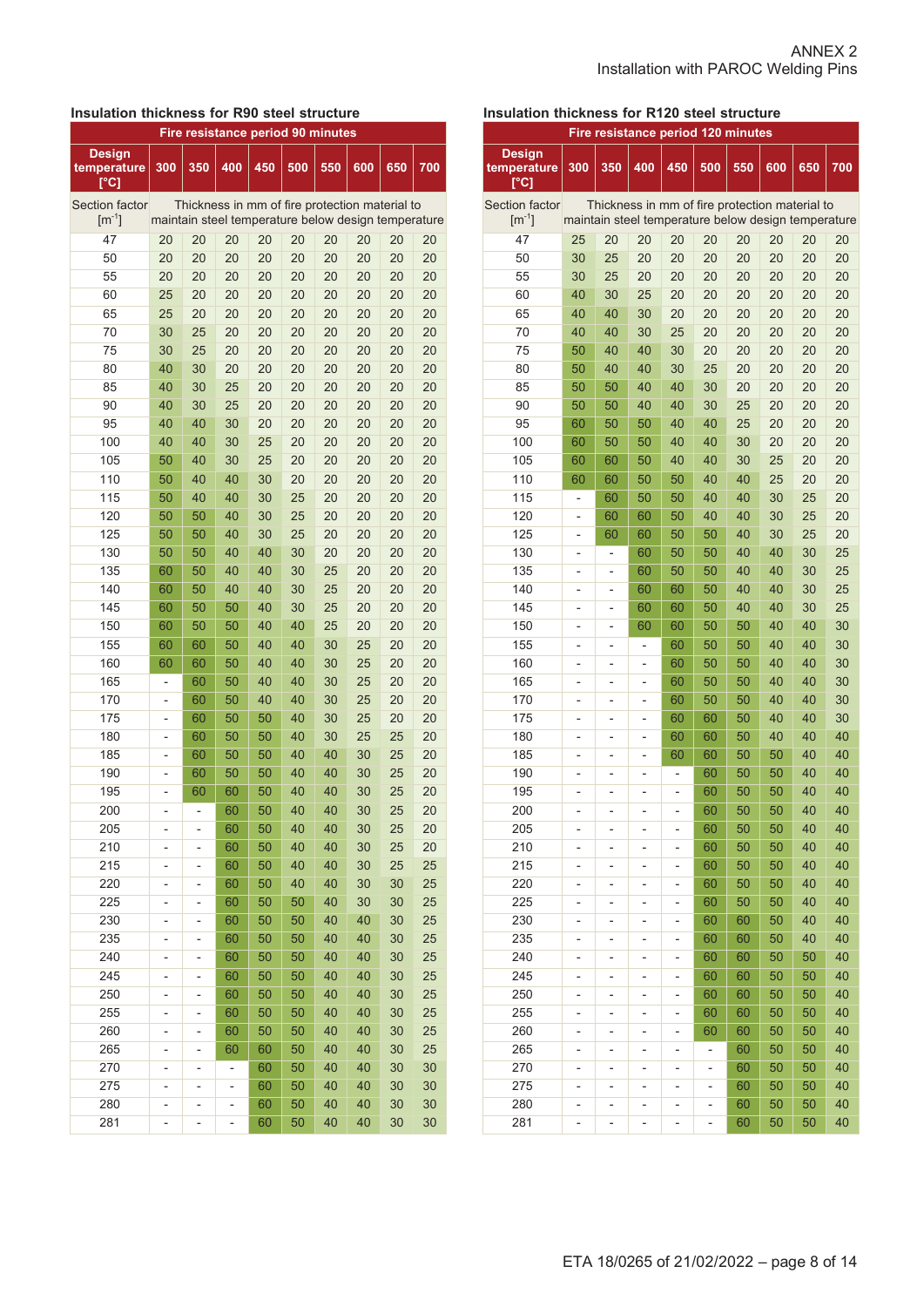# **Insulation thickness for R150 steel structure**

| Fire resistance period 150 minutes   |                |                          |                          |                                                     |                |                              |                |          |          |
|--------------------------------------|----------------|--------------------------|--------------------------|-----------------------------------------------------|----------------|------------------------------|----------------|----------|----------|
| <b>Design</b><br>temperature<br>r°C] | 300            | 350                      | 400                      | 450                                                 | 500            | 550                          | 600            | 650      | 700      |
| Section factor                       |                |                          |                          | Thickness in mm of fire protection material to      |                |                              |                |          |          |
| $[m^{-1}]$                           |                |                          |                          | maintain steel temperature below design temperature |                |                              |                |          |          |
| 47                                   | 40             | 30                       | 25                       | 20                                                  | 20             | 20                           | 20             | 20       | 20       |
| 50                                   | 40             | 30                       | 30                       | 20                                                  | 20             | 20                           | 20             | 20       | 20       |
| 55                                   | 40             | 40                       | 30                       | 25                                                  | 20             | 20                           | 20             | 20       | 20       |
| 60                                   | 50             | 40                       | 40                       | 30                                                  | 25             | 20                           | 20             | 20       | 20       |
| 65                                   | 50             | 50                       | 40                       | 40                                                  | 30             | 20                           | 20             | 20       | 20       |
| 70                                   | 50             | 50                       | 50                       | 40                                                  | 40             | 25                           | 20             | 20       | 20       |
| 75                                   | 60             | 50                       | 50                       | 40                                                  | 40             | 30                           | 25             | 20       | 20       |
| 80                                   | 60             | 60                       | 50                       | 50                                                  | 40             | 40                           | 30             | 20       | 20       |
| 85                                   | 60             | 60                       | 50                       | 50                                                  | 50             | 40                           | 30             | 25       | 20       |
| 90                                   | $\overline{a}$ | 60                       | 60                       | 50                                                  | 50             | 40                           | 40             | 30       | 20       |
| 95                                   | $\overline{a}$ | 60                       | 60                       | 50                                                  | 50             | 40                           | 40             | 30       | 25       |
| 100                                  | $\overline{a}$ | -                        | 60                       | 60                                                  | 50             | 50                           | 40             | 40       | 25       |
| 105                                  | $\overline{a}$ | $\overline{a}$           | 60                       | 60                                                  | 50             | 50                           | 40             | 40       | 30       |
| 110                                  | -              | $\overline{a}$           | -                        | 60                                                  | 60             | 50                           | 50             | 40       | 30       |
| 115                                  | -              | $\overline{a}$           | -                        | 60                                                  | 60             | 50                           | 50             | 40       | 40       |
| 120                                  | L,             | L,                       | $\overline{a}$           | $\overline{a}$                                      | 60             | 50                           | 50             | 40       | 40       |
| 125                                  | -              | $\overline{a}$           | -                        | $\overline{a}$                                      | 60             | 60                           | 50             | 40       | 40       |
| 130                                  | -              | L,                       | $\overline{a}$           | L,                                                  | 60             | 60                           | 50             | 50       | 40       |
| 135                                  | -              | L,                       | $\overline{a}$           | L,                                                  | 60             | 60                           | 50             | 50       | 40       |
| 140                                  | -              | L,                       | $\overline{a}$           | L,                                                  | 60             | 60                           | 50             | 50       | 40       |
| 145                                  | -              | L,                       | $\overline{a}$           | -                                                   | ÷,             | 60                           | 50             | 50       | 40       |
| 150                                  | -              | L,                       | $\overline{a}$           | -                                                   | -              | 60                           | 50             | 50       | 40       |
| 155                                  | -              | $\overline{a}$           | -                        | $\overline{a}$                                      | L,             | 60                           | 60             | 50       | 50       |
| 160                                  | L,             | L,                       | -                        | $\overline{a}$                                      | L,             | 60                           | 60             | 50       | 50       |
| 165                                  | L,             | $\overline{a}$           | $\overline{a}$           | $\overline{a}$                                      | L,             | 60                           | 60             | 50       | 50       |
| 170                                  | L,             | $\overline{a}$           | $\overline{a}$           | $\overline{a}$                                      | L,             | 60                           | 60             | 50       | 50       |
| 175                                  | L,             | L,                       | $\overline{a}$           | $\overline{a}$                                      | L,             | 60                           | 60             | 50       | 50       |
| 180                                  | L,             | L,                       | L,                       | $\overline{a}$                                      | L,             | ÷                            | 60             | 50       | 50       |
| 185                                  | L,             | L,                       | $\overline{a}$           | $\overline{a}$                                      | L,             |                              | 60             | 50       | 50       |
| 190                                  | L,             | $\overline{a}$           | $\overline{a}$           |                                                     | L,             |                              | 60             | 50       | 50       |
| 195                                  | $\overline{a}$ |                          | -                        |                                                     | $\overline{a}$ |                              | 60             | 50       | 50       |
| 200                                  |                |                          |                          |                                                     |                |                              | 60             | 60       | 50       |
| 205                                  |                |                          |                          |                                                     |                |                              | 60             | 60       | 50       |
| 210                                  |                |                          |                          |                                                     |                |                              | 60             | 60       | 50       |
| 215                                  | $\overline{a}$ | -                        | -                        |                                                     | -              | -                            | 60             | 60       | 50       |
| 220                                  | $\overline{a}$ | $\overline{a}$           | $\overline{a}$           | $\overline{a}$                                      | $\overline{a}$ | -                            | 60             | 60       | 50       |
| 225                                  | $\overline{a}$ | $\overline{a}$           | -                        | $\overline{a}$                                      | $\overline{a}$ | -                            | 60             | 60       | 50       |
| 230                                  | -              | $\overline{\phantom{0}}$ | $\overline{a}$           | -                                                   | -              | $\overline{\phantom{0}}$     | 60             | 60       | 50       |
| 235                                  | -              | -                        | $\overline{a}$           | -                                                   | -              | $\overline{\phantom{0}}$     | 60             | 60       | 50       |
| 240                                  | -              | -                        | $\overline{a}$           | -                                                   | -              | $\overline{\phantom{0}}$     | 60             | 60       | 50       |
| 245                                  | -              | $\overline{\phantom{0}}$ | $\overline{a}$           | -                                                   | -              | $\overline{\phantom{0}}$     | 60             | 60       | 50       |
| 250                                  |                | -                        |                          | -                                                   |                |                              | 60             | 60       | 50       |
| 255                                  | $\overline{a}$ |                          | -                        |                                                     | $\overline{a}$ | -                            |                |          | 50       |
| 260                                  | -              | -                        | -                        | -                                                   | $\overline{a}$ | $\overline{\phantom{0}}$     | 60             | 60<br>60 | 50       |
|                                      | -              | $\overline{a}$           | -                        | -                                                   | -              | $\overline{\phantom{0}}$     | -              |          |          |
| 265                                  | -              | $\overline{a}$           | -                        | -                                                   | -              | $\overline{\phantom{0}}$     | -              | 60       | 50       |
| 270                                  | -              | $\overline{a}$           | -                        | -                                                   | -              | $\overline{\phantom{0}}$     | -              | 60       | 50       |
| 275                                  | $\overline{a}$ | $\overline{a}$           | $\overline{a}$           | $\overline{a}$                                      | $\overline{a}$ | $\qquad \qquad \blacksquare$ | $\overline{a}$ | 60       | 50       |
| 280<br>281                           | $\overline{a}$ | $\overline{a}$           | $\overline{a}$           |                                                     | $\overline{a}$ | $\overline{a}$               | $\overline{a}$ | 60<br>60 | 50<br>50 |
|                                      | $\overline{a}$ | $\overline{\phantom{0}}$ | $\overline{\phantom{0}}$ | $\overline{a}$                                      | $\overline{a}$ | $\overline{\phantom{0}}$     | $\overline{a}$ |          |          |

# **Insulation thickness for R180 steel structure**

| <b>Design</b><br>300<br>350<br>400<br>450<br>500<br>550<br>600<br>650<br>700<br>temperature<br>[°C]<br>Section factor<br>Thickness in mm of fire protection material to<br>$[m^{-1}]$<br>maintain steel temperature below design temperature<br>47<br>40<br>40<br>40<br>30<br>20<br>20<br>20<br>20<br>20<br>50<br>40<br>25<br>20<br>20<br>20<br>20<br>50<br>40<br>40<br>55<br>40<br>25<br>50<br>50<br>40<br>40<br>20<br>20<br>20<br>60<br>40<br>30<br>20<br>60<br>50<br>50<br>50<br>25<br>20<br>65<br>60<br>50<br>40<br>20<br>60<br>50<br>50<br>30<br>20<br>70<br>50<br>40<br>40<br>20<br>60<br>60<br>60<br>50<br>30<br>75<br>50<br>40<br>40<br>25<br>60<br>60<br>50<br>60<br>$\overline{\phantom{0}}$<br>80<br>60<br>40<br>30<br>60<br>60<br>50<br>50<br>$\overline{a}$<br>L,<br>40<br>85<br>60<br>60<br>50<br>40<br>50<br>-<br>$\overline{a}$<br>-<br>40<br>90<br>60<br>60<br>50<br>50<br>-<br>-<br>40<br>95<br>60<br>60<br>50<br>50<br>$\overline{a}$<br>$\overline{a}$<br>-<br>100<br>50<br>60<br>60<br>50<br>$\overline{a}$<br>$\overline{a}$<br>$\overline{a}$<br>$\overline{a}$<br>$\overline{a}$<br>105<br>50<br>60<br>60<br>50<br>-<br>$\overline{a}$<br>-<br>$\overline{\phantom{0}}$<br>-<br>110<br>50<br>60<br>50<br>$\overline{a}$<br>-<br>-<br>-<br>-<br>-<br>50<br>115<br>60<br>60<br>$\overline{a}$<br>$\overline{a}$<br>-<br>-<br>$\overline{a}$<br>$\overline{a}$<br>120<br>50<br>60<br>60<br>$\overline{a}$<br>$\overline{a}$<br>-<br>$\overline{a}$<br>$\overline{a}$<br>$\overline{a}$<br>125<br>50<br>60<br>60<br>$\overline{\phantom{0}}$<br>$\overline{a}$<br>$\overline{a}$<br>$\overline{a}$<br>$\overline{a}$<br>$\overline{a}$<br>130<br>50<br>60<br>$\overline{a}$<br>$\overline{a}$<br>-<br>$\overline{a}$<br>$\overline{a}$<br>$\overline{a}$<br>$\overline{\phantom{a}}$<br>135<br>60<br>60<br>$\overline{a}$<br>$\overline{a}$<br>$\overline{a}$<br>-<br>$\overline{a}$<br>$\overline{a}$<br>$\blacksquare$<br>140<br>60<br>60<br>L,<br>-<br>$\overline{a}$<br>L,<br>$\overline{a}$<br>÷<br>$\overline{a}$<br>145<br>60<br>60<br>$\overline{a}$<br>$\overline{a}$<br>-<br>L,<br>-<br>-<br>$\overline{a}$<br>150<br>60<br>60<br>$\overline{a}$<br>$\overline{a}$<br>-<br>L,<br>-<br>-<br>$\overline{a}$<br>155<br>60<br>60<br>$\overline{a}$<br>-<br>-<br>-<br>-<br>-<br>-<br>160<br>60<br>60<br>-<br>-<br>-<br>-<br>-<br>-<br>165<br>60<br>60<br>-<br>-<br>-<br>-<br>-<br>-<br>170<br>60<br>$\overline{a}$<br>-<br>$\overline{a}$<br>-<br>$\overline{a}$<br>$\overline{a}$<br>$\overline{a}$<br>$\overline{a}$<br>175<br>60<br>-<br>-<br>-<br>-<br>-<br>$\overline{a}$<br>-<br>$\overline{\phantom{a}}$<br>180<br>60<br>-<br>-<br>-<br>-<br>-<br>$\overline{a}$<br>-<br>$\overline{a}$<br>185<br>60<br>$\overline{a}$<br>$\overline{a}$<br>-<br>÷<br>$\overline{a}$<br>$\overline{a}$<br>$\overline{a}$<br>$\overline{a}$<br>190<br>60<br>$\overline{a}$<br>$\overline{a}$<br>$\overline{a}$<br>L,<br>$\overline{a}$<br>-<br>÷<br>$\overline{a}$<br>195<br>60<br>$\overline{a}$<br>$\overline{a}$<br>-<br>-<br>$\overline{a}$<br>$\overline{a}$<br>200<br>60<br>L,<br>$\overline{a}$<br>$\overline{a}$<br>$\overline{a}$<br>L,<br>$\overline{a}$<br>205<br>60<br>÷<br>L,<br>$\overline{a}$<br>$\overline{a}$<br>210<br>60<br>-<br>-<br>-<br>-<br>$\overline{a}$<br>215<br>60<br>-<br>-<br>-<br>-<br>-<br>$\overline{a}$<br>220<br>60<br>$\overline{a}$<br>$\overline{a}$<br>-<br>-<br>$\overline{\phantom{a}}$<br>$\overline{a}$<br>$\overline{a}$<br>$\overline{a}$<br>225<br>60<br>$\overline{a}$<br>$\overline{a}$<br>$\overline{a}$<br>$\overline{a}$<br>-<br>$\overline{a}$<br>$\overline{a}$<br>$\overline{a}$<br>230<br>60<br>-<br>-<br>-<br>-<br>-<br>-<br>-<br>$\overline{a}$<br>235<br>60<br>-<br>$\overline{a}$<br>$\overline{a}$<br>-<br>$\blacksquare$<br>$\overline{a}$<br>$\overline{\phantom{0}}$<br>$\overline{a}$<br>240<br>60<br>÷<br>$\overline{a}$<br>$\overline{a}$<br>-<br>$\blacksquare$<br>$\overline{a}$<br>$\overline{\phantom{0}}$<br>$\overline{a}$<br>245<br>60<br>$\overline{\phantom{0}}$<br>-<br>$\overline{a}$<br>$\overline{a}$<br>-<br>$\overline{a}$<br>$\overline{a}$<br>$\overline{a}$<br>250<br>60<br>$\overline{\phantom{0}}$<br>-<br>-<br>-<br>-<br>-<br>-<br>-<br>255<br>-<br>-<br>-<br>$\overline{a}$<br>-<br>-<br>-<br>-<br>-<br>260<br>-<br>265<br>-<br>-<br>- | Fire resistance period 180 minutes |  |  |  |  |  |  |  |  |
|-----------------------------------------------------------------------------------------------------------------------------------------------------------------------------------------------------------------------------------------------------------------------------------------------------------------------------------------------------------------------------------------------------------------------------------------------------------------------------------------------------------------------------------------------------------------------------------------------------------------------------------------------------------------------------------------------------------------------------------------------------------------------------------------------------------------------------------------------------------------------------------------------------------------------------------------------------------------------------------------------------------------------------------------------------------------------------------------------------------------------------------------------------------------------------------------------------------------------------------------------------------------------------------------------------------------------------------------------------------------------------------------------------------------------------------------------------------------------------------------------------------------------------------------------------------------------------------------------------------------------------------------------------------------------------------------------------------------------------------------------------------------------------------------------------------------------------------------------------------------------------------------------------------------------------------------------------------------------------------------------------------------------------------------------------------------------------------------------------------------------------------------------------------------------------------------------------------------------------------------------------------------------------------------------------------------------------------------------------------------------------------------------------------------------------------------------------------------------------------------------------------------------------------------------------------------------------------------------------------------------------------------------------------------------------------------------------------------------------------------------------------------------------------------------------------------------------------------------------------------------------------------------------------------------------------------------------------------------------------------------------------------------------------------------------------------------------------------------------------------------------------------------------------------------------------------------------------------------------------------------------------------------------------------------------------------------------------------------------------------------------------------------------------------------------------------------------------------------------------------------------------------------------------------------------------------------------------------------------------------------------------------------------------------------------------------------------------------------------------------------------------------------------------------------------------------------------------------------------------------------------------------------------------------------------------------------------------------------------------------------------------------------------------------------------------------------------------------------------------------------------------------------------------------------------------------------------------------------------------------------------------------------------------------------------------------------------------------------|------------------------------------|--|--|--|--|--|--|--|--|
|                                                                                                                                                                                                                                                                                                                                                                                                                                                                                                                                                                                                                                                                                                                                                                                                                                                                                                                                                                                                                                                                                                                                                                                                                                                                                                                                                                                                                                                                                                                                                                                                                                                                                                                                                                                                                                                                                                                                                                                                                                                                                                                                                                                                                                                                                                                                                                                                                                                                                                                                                                                                                                                                                                                                                                                                                                                                                                                                                                                                                                                                                                                                                                                                                                                                                                                                                                                                                                                                                                                                                                                                                                                                                                                                                                                                                                                                                                                                                                                                                                                                                                                                                                                                                                                                                                                                               |                                    |  |  |  |  |  |  |  |  |
|                                                                                                                                                                                                                                                                                                                                                                                                                                                                                                                                                                                                                                                                                                                                                                                                                                                                                                                                                                                                                                                                                                                                                                                                                                                                                                                                                                                                                                                                                                                                                                                                                                                                                                                                                                                                                                                                                                                                                                                                                                                                                                                                                                                                                                                                                                                                                                                                                                                                                                                                                                                                                                                                                                                                                                                                                                                                                                                                                                                                                                                                                                                                                                                                                                                                                                                                                                                                                                                                                                                                                                                                                                                                                                                                                                                                                                                                                                                                                                                                                                                                                                                                                                                                                                                                                                                                               |                                    |  |  |  |  |  |  |  |  |
|                                                                                                                                                                                                                                                                                                                                                                                                                                                                                                                                                                                                                                                                                                                                                                                                                                                                                                                                                                                                                                                                                                                                                                                                                                                                                                                                                                                                                                                                                                                                                                                                                                                                                                                                                                                                                                                                                                                                                                                                                                                                                                                                                                                                                                                                                                                                                                                                                                                                                                                                                                                                                                                                                                                                                                                                                                                                                                                                                                                                                                                                                                                                                                                                                                                                                                                                                                                                                                                                                                                                                                                                                                                                                                                                                                                                                                                                                                                                                                                                                                                                                                                                                                                                                                                                                                                                               |                                    |  |  |  |  |  |  |  |  |
|                                                                                                                                                                                                                                                                                                                                                                                                                                                                                                                                                                                                                                                                                                                                                                                                                                                                                                                                                                                                                                                                                                                                                                                                                                                                                                                                                                                                                                                                                                                                                                                                                                                                                                                                                                                                                                                                                                                                                                                                                                                                                                                                                                                                                                                                                                                                                                                                                                                                                                                                                                                                                                                                                                                                                                                                                                                                                                                                                                                                                                                                                                                                                                                                                                                                                                                                                                                                                                                                                                                                                                                                                                                                                                                                                                                                                                                                                                                                                                                                                                                                                                                                                                                                                                                                                                                                               |                                    |  |  |  |  |  |  |  |  |
|                                                                                                                                                                                                                                                                                                                                                                                                                                                                                                                                                                                                                                                                                                                                                                                                                                                                                                                                                                                                                                                                                                                                                                                                                                                                                                                                                                                                                                                                                                                                                                                                                                                                                                                                                                                                                                                                                                                                                                                                                                                                                                                                                                                                                                                                                                                                                                                                                                                                                                                                                                                                                                                                                                                                                                                                                                                                                                                                                                                                                                                                                                                                                                                                                                                                                                                                                                                                                                                                                                                                                                                                                                                                                                                                                                                                                                                                                                                                                                                                                                                                                                                                                                                                                                                                                                                                               |                                    |  |  |  |  |  |  |  |  |
|                                                                                                                                                                                                                                                                                                                                                                                                                                                                                                                                                                                                                                                                                                                                                                                                                                                                                                                                                                                                                                                                                                                                                                                                                                                                                                                                                                                                                                                                                                                                                                                                                                                                                                                                                                                                                                                                                                                                                                                                                                                                                                                                                                                                                                                                                                                                                                                                                                                                                                                                                                                                                                                                                                                                                                                                                                                                                                                                                                                                                                                                                                                                                                                                                                                                                                                                                                                                                                                                                                                                                                                                                                                                                                                                                                                                                                                                                                                                                                                                                                                                                                                                                                                                                                                                                                                                               |                                    |  |  |  |  |  |  |  |  |
|                                                                                                                                                                                                                                                                                                                                                                                                                                                                                                                                                                                                                                                                                                                                                                                                                                                                                                                                                                                                                                                                                                                                                                                                                                                                                                                                                                                                                                                                                                                                                                                                                                                                                                                                                                                                                                                                                                                                                                                                                                                                                                                                                                                                                                                                                                                                                                                                                                                                                                                                                                                                                                                                                                                                                                                                                                                                                                                                                                                                                                                                                                                                                                                                                                                                                                                                                                                                                                                                                                                                                                                                                                                                                                                                                                                                                                                                                                                                                                                                                                                                                                                                                                                                                                                                                                                                               |                                    |  |  |  |  |  |  |  |  |
|                                                                                                                                                                                                                                                                                                                                                                                                                                                                                                                                                                                                                                                                                                                                                                                                                                                                                                                                                                                                                                                                                                                                                                                                                                                                                                                                                                                                                                                                                                                                                                                                                                                                                                                                                                                                                                                                                                                                                                                                                                                                                                                                                                                                                                                                                                                                                                                                                                                                                                                                                                                                                                                                                                                                                                                                                                                                                                                                                                                                                                                                                                                                                                                                                                                                                                                                                                                                                                                                                                                                                                                                                                                                                                                                                                                                                                                                                                                                                                                                                                                                                                                                                                                                                                                                                                                                               |                                    |  |  |  |  |  |  |  |  |
|                                                                                                                                                                                                                                                                                                                                                                                                                                                                                                                                                                                                                                                                                                                                                                                                                                                                                                                                                                                                                                                                                                                                                                                                                                                                                                                                                                                                                                                                                                                                                                                                                                                                                                                                                                                                                                                                                                                                                                                                                                                                                                                                                                                                                                                                                                                                                                                                                                                                                                                                                                                                                                                                                                                                                                                                                                                                                                                                                                                                                                                                                                                                                                                                                                                                                                                                                                                                                                                                                                                                                                                                                                                                                                                                                                                                                                                                                                                                                                                                                                                                                                                                                                                                                                                                                                                                               |                                    |  |  |  |  |  |  |  |  |
|                                                                                                                                                                                                                                                                                                                                                                                                                                                                                                                                                                                                                                                                                                                                                                                                                                                                                                                                                                                                                                                                                                                                                                                                                                                                                                                                                                                                                                                                                                                                                                                                                                                                                                                                                                                                                                                                                                                                                                                                                                                                                                                                                                                                                                                                                                                                                                                                                                                                                                                                                                                                                                                                                                                                                                                                                                                                                                                                                                                                                                                                                                                                                                                                                                                                                                                                                                                                                                                                                                                                                                                                                                                                                                                                                                                                                                                                                                                                                                                                                                                                                                                                                                                                                                                                                                                                               |                                    |  |  |  |  |  |  |  |  |
|                                                                                                                                                                                                                                                                                                                                                                                                                                                                                                                                                                                                                                                                                                                                                                                                                                                                                                                                                                                                                                                                                                                                                                                                                                                                                                                                                                                                                                                                                                                                                                                                                                                                                                                                                                                                                                                                                                                                                                                                                                                                                                                                                                                                                                                                                                                                                                                                                                                                                                                                                                                                                                                                                                                                                                                                                                                                                                                                                                                                                                                                                                                                                                                                                                                                                                                                                                                                                                                                                                                                                                                                                                                                                                                                                                                                                                                                                                                                                                                                                                                                                                                                                                                                                                                                                                                                               |                                    |  |  |  |  |  |  |  |  |
|                                                                                                                                                                                                                                                                                                                                                                                                                                                                                                                                                                                                                                                                                                                                                                                                                                                                                                                                                                                                                                                                                                                                                                                                                                                                                                                                                                                                                                                                                                                                                                                                                                                                                                                                                                                                                                                                                                                                                                                                                                                                                                                                                                                                                                                                                                                                                                                                                                                                                                                                                                                                                                                                                                                                                                                                                                                                                                                                                                                                                                                                                                                                                                                                                                                                                                                                                                                                                                                                                                                                                                                                                                                                                                                                                                                                                                                                                                                                                                                                                                                                                                                                                                                                                                                                                                                                               |                                    |  |  |  |  |  |  |  |  |
|                                                                                                                                                                                                                                                                                                                                                                                                                                                                                                                                                                                                                                                                                                                                                                                                                                                                                                                                                                                                                                                                                                                                                                                                                                                                                                                                                                                                                                                                                                                                                                                                                                                                                                                                                                                                                                                                                                                                                                                                                                                                                                                                                                                                                                                                                                                                                                                                                                                                                                                                                                                                                                                                                                                                                                                                                                                                                                                                                                                                                                                                                                                                                                                                                                                                                                                                                                                                                                                                                                                                                                                                                                                                                                                                                                                                                                                                                                                                                                                                                                                                                                                                                                                                                                                                                                                                               |                                    |  |  |  |  |  |  |  |  |
|                                                                                                                                                                                                                                                                                                                                                                                                                                                                                                                                                                                                                                                                                                                                                                                                                                                                                                                                                                                                                                                                                                                                                                                                                                                                                                                                                                                                                                                                                                                                                                                                                                                                                                                                                                                                                                                                                                                                                                                                                                                                                                                                                                                                                                                                                                                                                                                                                                                                                                                                                                                                                                                                                                                                                                                                                                                                                                                                                                                                                                                                                                                                                                                                                                                                                                                                                                                                                                                                                                                                                                                                                                                                                                                                                                                                                                                                                                                                                                                                                                                                                                                                                                                                                                                                                                                                               |                                    |  |  |  |  |  |  |  |  |
|                                                                                                                                                                                                                                                                                                                                                                                                                                                                                                                                                                                                                                                                                                                                                                                                                                                                                                                                                                                                                                                                                                                                                                                                                                                                                                                                                                                                                                                                                                                                                                                                                                                                                                                                                                                                                                                                                                                                                                                                                                                                                                                                                                                                                                                                                                                                                                                                                                                                                                                                                                                                                                                                                                                                                                                                                                                                                                                                                                                                                                                                                                                                                                                                                                                                                                                                                                                                                                                                                                                                                                                                                                                                                                                                                                                                                                                                                                                                                                                                                                                                                                                                                                                                                                                                                                                                               |                                    |  |  |  |  |  |  |  |  |
|                                                                                                                                                                                                                                                                                                                                                                                                                                                                                                                                                                                                                                                                                                                                                                                                                                                                                                                                                                                                                                                                                                                                                                                                                                                                                                                                                                                                                                                                                                                                                                                                                                                                                                                                                                                                                                                                                                                                                                                                                                                                                                                                                                                                                                                                                                                                                                                                                                                                                                                                                                                                                                                                                                                                                                                                                                                                                                                                                                                                                                                                                                                                                                                                                                                                                                                                                                                                                                                                                                                                                                                                                                                                                                                                                                                                                                                                                                                                                                                                                                                                                                                                                                                                                                                                                                                                               |                                    |  |  |  |  |  |  |  |  |
|                                                                                                                                                                                                                                                                                                                                                                                                                                                                                                                                                                                                                                                                                                                                                                                                                                                                                                                                                                                                                                                                                                                                                                                                                                                                                                                                                                                                                                                                                                                                                                                                                                                                                                                                                                                                                                                                                                                                                                                                                                                                                                                                                                                                                                                                                                                                                                                                                                                                                                                                                                                                                                                                                                                                                                                                                                                                                                                                                                                                                                                                                                                                                                                                                                                                                                                                                                                                                                                                                                                                                                                                                                                                                                                                                                                                                                                                                                                                                                                                                                                                                                                                                                                                                                                                                                                                               |                                    |  |  |  |  |  |  |  |  |
|                                                                                                                                                                                                                                                                                                                                                                                                                                                                                                                                                                                                                                                                                                                                                                                                                                                                                                                                                                                                                                                                                                                                                                                                                                                                                                                                                                                                                                                                                                                                                                                                                                                                                                                                                                                                                                                                                                                                                                                                                                                                                                                                                                                                                                                                                                                                                                                                                                                                                                                                                                                                                                                                                                                                                                                                                                                                                                                                                                                                                                                                                                                                                                                                                                                                                                                                                                                                                                                                                                                                                                                                                                                                                                                                                                                                                                                                                                                                                                                                                                                                                                                                                                                                                                                                                                                                               |                                    |  |  |  |  |  |  |  |  |
|                                                                                                                                                                                                                                                                                                                                                                                                                                                                                                                                                                                                                                                                                                                                                                                                                                                                                                                                                                                                                                                                                                                                                                                                                                                                                                                                                                                                                                                                                                                                                                                                                                                                                                                                                                                                                                                                                                                                                                                                                                                                                                                                                                                                                                                                                                                                                                                                                                                                                                                                                                                                                                                                                                                                                                                                                                                                                                                                                                                                                                                                                                                                                                                                                                                                                                                                                                                                                                                                                                                                                                                                                                                                                                                                                                                                                                                                                                                                                                                                                                                                                                                                                                                                                                                                                                                                               |                                    |  |  |  |  |  |  |  |  |
|                                                                                                                                                                                                                                                                                                                                                                                                                                                                                                                                                                                                                                                                                                                                                                                                                                                                                                                                                                                                                                                                                                                                                                                                                                                                                                                                                                                                                                                                                                                                                                                                                                                                                                                                                                                                                                                                                                                                                                                                                                                                                                                                                                                                                                                                                                                                                                                                                                                                                                                                                                                                                                                                                                                                                                                                                                                                                                                                                                                                                                                                                                                                                                                                                                                                                                                                                                                                                                                                                                                                                                                                                                                                                                                                                                                                                                                                                                                                                                                                                                                                                                                                                                                                                                                                                                                                               |                                    |  |  |  |  |  |  |  |  |
|                                                                                                                                                                                                                                                                                                                                                                                                                                                                                                                                                                                                                                                                                                                                                                                                                                                                                                                                                                                                                                                                                                                                                                                                                                                                                                                                                                                                                                                                                                                                                                                                                                                                                                                                                                                                                                                                                                                                                                                                                                                                                                                                                                                                                                                                                                                                                                                                                                                                                                                                                                                                                                                                                                                                                                                                                                                                                                                                                                                                                                                                                                                                                                                                                                                                                                                                                                                                                                                                                                                                                                                                                                                                                                                                                                                                                                                                                                                                                                                                                                                                                                                                                                                                                                                                                                                                               |                                    |  |  |  |  |  |  |  |  |
|                                                                                                                                                                                                                                                                                                                                                                                                                                                                                                                                                                                                                                                                                                                                                                                                                                                                                                                                                                                                                                                                                                                                                                                                                                                                                                                                                                                                                                                                                                                                                                                                                                                                                                                                                                                                                                                                                                                                                                                                                                                                                                                                                                                                                                                                                                                                                                                                                                                                                                                                                                                                                                                                                                                                                                                                                                                                                                                                                                                                                                                                                                                                                                                                                                                                                                                                                                                                                                                                                                                                                                                                                                                                                                                                                                                                                                                                                                                                                                                                                                                                                                                                                                                                                                                                                                                                               |                                    |  |  |  |  |  |  |  |  |
|                                                                                                                                                                                                                                                                                                                                                                                                                                                                                                                                                                                                                                                                                                                                                                                                                                                                                                                                                                                                                                                                                                                                                                                                                                                                                                                                                                                                                                                                                                                                                                                                                                                                                                                                                                                                                                                                                                                                                                                                                                                                                                                                                                                                                                                                                                                                                                                                                                                                                                                                                                                                                                                                                                                                                                                                                                                                                                                                                                                                                                                                                                                                                                                                                                                                                                                                                                                                                                                                                                                                                                                                                                                                                                                                                                                                                                                                                                                                                                                                                                                                                                                                                                                                                                                                                                                                               |                                    |  |  |  |  |  |  |  |  |
|                                                                                                                                                                                                                                                                                                                                                                                                                                                                                                                                                                                                                                                                                                                                                                                                                                                                                                                                                                                                                                                                                                                                                                                                                                                                                                                                                                                                                                                                                                                                                                                                                                                                                                                                                                                                                                                                                                                                                                                                                                                                                                                                                                                                                                                                                                                                                                                                                                                                                                                                                                                                                                                                                                                                                                                                                                                                                                                                                                                                                                                                                                                                                                                                                                                                                                                                                                                                                                                                                                                                                                                                                                                                                                                                                                                                                                                                                                                                                                                                                                                                                                                                                                                                                                                                                                                                               |                                    |  |  |  |  |  |  |  |  |
|                                                                                                                                                                                                                                                                                                                                                                                                                                                                                                                                                                                                                                                                                                                                                                                                                                                                                                                                                                                                                                                                                                                                                                                                                                                                                                                                                                                                                                                                                                                                                                                                                                                                                                                                                                                                                                                                                                                                                                                                                                                                                                                                                                                                                                                                                                                                                                                                                                                                                                                                                                                                                                                                                                                                                                                                                                                                                                                                                                                                                                                                                                                                                                                                                                                                                                                                                                                                                                                                                                                                                                                                                                                                                                                                                                                                                                                                                                                                                                                                                                                                                                                                                                                                                                                                                                                                               |                                    |  |  |  |  |  |  |  |  |
|                                                                                                                                                                                                                                                                                                                                                                                                                                                                                                                                                                                                                                                                                                                                                                                                                                                                                                                                                                                                                                                                                                                                                                                                                                                                                                                                                                                                                                                                                                                                                                                                                                                                                                                                                                                                                                                                                                                                                                                                                                                                                                                                                                                                                                                                                                                                                                                                                                                                                                                                                                                                                                                                                                                                                                                                                                                                                                                                                                                                                                                                                                                                                                                                                                                                                                                                                                                                                                                                                                                                                                                                                                                                                                                                                                                                                                                                                                                                                                                                                                                                                                                                                                                                                                                                                                                                               |                                    |  |  |  |  |  |  |  |  |
|                                                                                                                                                                                                                                                                                                                                                                                                                                                                                                                                                                                                                                                                                                                                                                                                                                                                                                                                                                                                                                                                                                                                                                                                                                                                                                                                                                                                                                                                                                                                                                                                                                                                                                                                                                                                                                                                                                                                                                                                                                                                                                                                                                                                                                                                                                                                                                                                                                                                                                                                                                                                                                                                                                                                                                                                                                                                                                                                                                                                                                                                                                                                                                                                                                                                                                                                                                                                                                                                                                                                                                                                                                                                                                                                                                                                                                                                                                                                                                                                                                                                                                                                                                                                                                                                                                                                               |                                    |  |  |  |  |  |  |  |  |
|                                                                                                                                                                                                                                                                                                                                                                                                                                                                                                                                                                                                                                                                                                                                                                                                                                                                                                                                                                                                                                                                                                                                                                                                                                                                                                                                                                                                                                                                                                                                                                                                                                                                                                                                                                                                                                                                                                                                                                                                                                                                                                                                                                                                                                                                                                                                                                                                                                                                                                                                                                                                                                                                                                                                                                                                                                                                                                                                                                                                                                                                                                                                                                                                                                                                                                                                                                                                                                                                                                                                                                                                                                                                                                                                                                                                                                                                                                                                                                                                                                                                                                                                                                                                                                                                                                                                               |                                    |  |  |  |  |  |  |  |  |
|                                                                                                                                                                                                                                                                                                                                                                                                                                                                                                                                                                                                                                                                                                                                                                                                                                                                                                                                                                                                                                                                                                                                                                                                                                                                                                                                                                                                                                                                                                                                                                                                                                                                                                                                                                                                                                                                                                                                                                                                                                                                                                                                                                                                                                                                                                                                                                                                                                                                                                                                                                                                                                                                                                                                                                                                                                                                                                                                                                                                                                                                                                                                                                                                                                                                                                                                                                                                                                                                                                                                                                                                                                                                                                                                                                                                                                                                                                                                                                                                                                                                                                                                                                                                                                                                                                                                               |                                    |  |  |  |  |  |  |  |  |
|                                                                                                                                                                                                                                                                                                                                                                                                                                                                                                                                                                                                                                                                                                                                                                                                                                                                                                                                                                                                                                                                                                                                                                                                                                                                                                                                                                                                                                                                                                                                                                                                                                                                                                                                                                                                                                                                                                                                                                                                                                                                                                                                                                                                                                                                                                                                                                                                                                                                                                                                                                                                                                                                                                                                                                                                                                                                                                                                                                                                                                                                                                                                                                                                                                                                                                                                                                                                                                                                                                                                                                                                                                                                                                                                                                                                                                                                                                                                                                                                                                                                                                                                                                                                                                                                                                                                               |                                    |  |  |  |  |  |  |  |  |
|                                                                                                                                                                                                                                                                                                                                                                                                                                                                                                                                                                                                                                                                                                                                                                                                                                                                                                                                                                                                                                                                                                                                                                                                                                                                                                                                                                                                                                                                                                                                                                                                                                                                                                                                                                                                                                                                                                                                                                                                                                                                                                                                                                                                                                                                                                                                                                                                                                                                                                                                                                                                                                                                                                                                                                                                                                                                                                                                                                                                                                                                                                                                                                                                                                                                                                                                                                                                                                                                                                                                                                                                                                                                                                                                                                                                                                                                                                                                                                                                                                                                                                                                                                                                                                                                                                                                               |                                    |  |  |  |  |  |  |  |  |
|                                                                                                                                                                                                                                                                                                                                                                                                                                                                                                                                                                                                                                                                                                                                                                                                                                                                                                                                                                                                                                                                                                                                                                                                                                                                                                                                                                                                                                                                                                                                                                                                                                                                                                                                                                                                                                                                                                                                                                                                                                                                                                                                                                                                                                                                                                                                                                                                                                                                                                                                                                                                                                                                                                                                                                                                                                                                                                                                                                                                                                                                                                                                                                                                                                                                                                                                                                                                                                                                                                                                                                                                                                                                                                                                                                                                                                                                                                                                                                                                                                                                                                                                                                                                                                                                                                                                               |                                    |  |  |  |  |  |  |  |  |
|                                                                                                                                                                                                                                                                                                                                                                                                                                                                                                                                                                                                                                                                                                                                                                                                                                                                                                                                                                                                                                                                                                                                                                                                                                                                                                                                                                                                                                                                                                                                                                                                                                                                                                                                                                                                                                                                                                                                                                                                                                                                                                                                                                                                                                                                                                                                                                                                                                                                                                                                                                                                                                                                                                                                                                                                                                                                                                                                                                                                                                                                                                                                                                                                                                                                                                                                                                                                                                                                                                                                                                                                                                                                                                                                                                                                                                                                                                                                                                                                                                                                                                                                                                                                                                                                                                                                               |                                    |  |  |  |  |  |  |  |  |
|                                                                                                                                                                                                                                                                                                                                                                                                                                                                                                                                                                                                                                                                                                                                                                                                                                                                                                                                                                                                                                                                                                                                                                                                                                                                                                                                                                                                                                                                                                                                                                                                                                                                                                                                                                                                                                                                                                                                                                                                                                                                                                                                                                                                                                                                                                                                                                                                                                                                                                                                                                                                                                                                                                                                                                                                                                                                                                                                                                                                                                                                                                                                                                                                                                                                                                                                                                                                                                                                                                                                                                                                                                                                                                                                                                                                                                                                                                                                                                                                                                                                                                                                                                                                                                                                                                                                               |                                    |  |  |  |  |  |  |  |  |
|                                                                                                                                                                                                                                                                                                                                                                                                                                                                                                                                                                                                                                                                                                                                                                                                                                                                                                                                                                                                                                                                                                                                                                                                                                                                                                                                                                                                                                                                                                                                                                                                                                                                                                                                                                                                                                                                                                                                                                                                                                                                                                                                                                                                                                                                                                                                                                                                                                                                                                                                                                                                                                                                                                                                                                                                                                                                                                                                                                                                                                                                                                                                                                                                                                                                                                                                                                                                                                                                                                                                                                                                                                                                                                                                                                                                                                                                                                                                                                                                                                                                                                                                                                                                                                                                                                                                               |                                    |  |  |  |  |  |  |  |  |
|                                                                                                                                                                                                                                                                                                                                                                                                                                                                                                                                                                                                                                                                                                                                                                                                                                                                                                                                                                                                                                                                                                                                                                                                                                                                                                                                                                                                                                                                                                                                                                                                                                                                                                                                                                                                                                                                                                                                                                                                                                                                                                                                                                                                                                                                                                                                                                                                                                                                                                                                                                                                                                                                                                                                                                                                                                                                                                                                                                                                                                                                                                                                                                                                                                                                                                                                                                                                                                                                                                                                                                                                                                                                                                                                                                                                                                                                                                                                                                                                                                                                                                                                                                                                                                                                                                                                               |                                    |  |  |  |  |  |  |  |  |
|                                                                                                                                                                                                                                                                                                                                                                                                                                                                                                                                                                                                                                                                                                                                                                                                                                                                                                                                                                                                                                                                                                                                                                                                                                                                                                                                                                                                                                                                                                                                                                                                                                                                                                                                                                                                                                                                                                                                                                                                                                                                                                                                                                                                                                                                                                                                                                                                                                                                                                                                                                                                                                                                                                                                                                                                                                                                                                                                                                                                                                                                                                                                                                                                                                                                                                                                                                                                                                                                                                                                                                                                                                                                                                                                                                                                                                                                                                                                                                                                                                                                                                                                                                                                                                                                                                                                               |                                    |  |  |  |  |  |  |  |  |
|                                                                                                                                                                                                                                                                                                                                                                                                                                                                                                                                                                                                                                                                                                                                                                                                                                                                                                                                                                                                                                                                                                                                                                                                                                                                                                                                                                                                                                                                                                                                                                                                                                                                                                                                                                                                                                                                                                                                                                                                                                                                                                                                                                                                                                                                                                                                                                                                                                                                                                                                                                                                                                                                                                                                                                                                                                                                                                                                                                                                                                                                                                                                                                                                                                                                                                                                                                                                                                                                                                                                                                                                                                                                                                                                                                                                                                                                                                                                                                                                                                                                                                                                                                                                                                                                                                                                               |                                    |  |  |  |  |  |  |  |  |
|                                                                                                                                                                                                                                                                                                                                                                                                                                                                                                                                                                                                                                                                                                                                                                                                                                                                                                                                                                                                                                                                                                                                                                                                                                                                                                                                                                                                                                                                                                                                                                                                                                                                                                                                                                                                                                                                                                                                                                                                                                                                                                                                                                                                                                                                                                                                                                                                                                                                                                                                                                                                                                                                                                                                                                                                                                                                                                                                                                                                                                                                                                                                                                                                                                                                                                                                                                                                                                                                                                                                                                                                                                                                                                                                                                                                                                                                                                                                                                                                                                                                                                                                                                                                                                                                                                                                               |                                    |  |  |  |  |  |  |  |  |
|                                                                                                                                                                                                                                                                                                                                                                                                                                                                                                                                                                                                                                                                                                                                                                                                                                                                                                                                                                                                                                                                                                                                                                                                                                                                                                                                                                                                                                                                                                                                                                                                                                                                                                                                                                                                                                                                                                                                                                                                                                                                                                                                                                                                                                                                                                                                                                                                                                                                                                                                                                                                                                                                                                                                                                                                                                                                                                                                                                                                                                                                                                                                                                                                                                                                                                                                                                                                                                                                                                                                                                                                                                                                                                                                                                                                                                                                                                                                                                                                                                                                                                                                                                                                                                                                                                                                               |                                    |  |  |  |  |  |  |  |  |
|                                                                                                                                                                                                                                                                                                                                                                                                                                                                                                                                                                                                                                                                                                                                                                                                                                                                                                                                                                                                                                                                                                                                                                                                                                                                                                                                                                                                                                                                                                                                                                                                                                                                                                                                                                                                                                                                                                                                                                                                                                                                                                                                                                                                                                                                                                                                                                                                                                                                                                                                                                                                                                                                                                                                                                                                                                                                                                                                                                                                                                                                                                                                                                                                                                                                                                                                                                                                                                                                                                                                                                                                                                                                                                                                                                                                                                                                                                                                                                                                                                                                                                                                                                                                                                                                                                                                               |                                    |  |  |  |  |  |  |  |  |
|                                                                                                                                                                                                                                                                                                                                                                                                                                                                                                                                                                                                                                                                                                                                                                                                                                                                                                                                                                                                                                                                                                                                                                                                                                                                                                                                                                                                                                                                                                                                                                                                                                                                                                                                                                                                                                                                                                                                                                                                                                                                                                                                                                                                                                                                                                                                                                                                                                                                                                                                                                                                                                                                                                                                                                                                                                                                                                                                                                                                                                                                                                                                                                                                                                                                                                                                                                                                                                                                                                                                                                                                                                                                                                                                                                                                                                                                                                                                                                                                                                                                                                                                                                                                                                                                                                                                               |                                    |  |  |  |  |  |  |  |  |
|                                                                                                                                                                                                                                                                                                                                                                                                                                                                                                                                                                                                                                                                                                                                                                                                                                                                                                                                                                                                                                                                                                                                                                                                                                                                                                                                                                                                                                                                                                                                                                                                                                                                                                                                                                                                                                                                                                                                                                                                                                                                                                                                                                                                                                                                                                                                                                                                                                                                                                                                                                                                                                                                                                                                                                                                                                                                                                                                                                                                                                                                                                                                                                                                                                                                                                                                                                                                                                                                                                                                                                                                                                                                                                                                                                                                                                                                                                                                                                                                                                                                                                                                                                                                                                                                                                                                               |                                    |  |  |  |  |  |  |  |  |
|                                                                                                                                                                                                                                                                                                                                                                                                                                                                                                                                                                                                                                                                                                                                                                                                                                                                                                                                                                                                                                                                                                                                                                                                                                                                                                                                                                                                                                                                                                                                                                                                                                                                                                                                                                                                                                                                                                                                                                                                                                                                                                                                                                                                                                                                                                                                                                                                                                                                                                                                                                                                                                                                                                                                                                                                                                                                                                                                                                                                                                                                                                                                                                                                                                                                                                                                                                                                                                                                                                                                                                                                                                                                                                                                                                                                                                                                                                                                                                                                                                                                                                                                                                                                                                                                                                                                               |                                    |  |  |  |  |  |  |  |  |
|                                                                                                                                                                                                                                                                                                                                                                                                                                                                                                                                                                                                                                                                                                                                                                                                                                                                                                                                                                                                                                                                                                                                                                                                                                                                                                                                                                                                                                                                                                                                                                                                                                                                                                                                                                                                                                                                                                                                                                                                                                                                                                                                                                                                                                                                                                                                                                                                                                                                                                                                                                                                                                                                                                                                                                                                                                                                                                                                                                                                                                                                                                                                                                                                                                                                                                                                                                                                                                                                                                                                                                                                                                                                                                                                                                                                                                                                                                                                                                                                                                                                                                                                                                                                                                                                                                                                               |                                    |  |  |  |  |  |  |  |  |
|                                                                                                                                                                                                                                                                                                                                                                                                                                                                                                                                                                                                                                                                                                                                                                                                                                                                                                                                                                                                                                                                                                                                                                                                                                                                                                                                                                                                                                                                                                                                                                                                                                                                                                                                                                                                                                                                                                                                                                                                                                                                                                                                                                                                                                                                                                                                                                                                                                                                                                                                                                                                                                                                                                                                                                                                                                                                                                                                                                                                                                                                                                                                                                                                                                                                                                                                                                                                                                                                                                                                                                                                                                                                                                                                                                                                                                                                                                                                                                                                                                                                                                                                                                                                                                                                                                                                               |                                    |  |  |  |  |  |  |  |  |
|                                                                                                                                                                                                                                                                                                                                                                                                                                                                                                                                                                                                                                                                                                                                                                                                                                                                                                                                                                                                                                                                                                                                                                                                                                                                                                                                                                                                                                                                                                                                                                                                                                                                                                                                                                                                                                                                                                                                                                                                                                                                                                                                                                                                                                                                                                                                                                                                                                                                                                                                                                                                                                                                                                                                                                                                                                                                                                                                                                                                                                                                                                                                                                                                                                                                                                                                                                                                                                                                                                                                                                                                                                                                                                                                                                                                                                                                                                                                                                                                                                                                                                                                                                                                                                                                                                                                               |                                    |  |  |  |  |  |  |  |  |
|                                                                                                                                                                                                                                                                                                                                                                                                                                                                                                                                                                                                                                                                                                                                                                                                                                                                                                                                                                                                                                                                                                                                                                                                                                                                                                                                                                                                                                                                                                                                                                                                                                                                                                                                                                                                                                                                                                                                                                                                                                                                                                                                                                                                                                                                                                                                                                                                                                                                                                                                                                                                                                                                                                                                                                                                                                                                                                                                                                                                                                                                                                                                                                                                                                                                                                                                                                                                                                                                                                                                                                                                                                                                                                                                                                                                                                                                                                                                                                                                                                                                                                                                                                                                                                                                                                                                               |                                    |  |  |  |  |  |  |  |  |
| -<br>-<br>-<br>-                                                                                                                                                                                                                                                                                                                                                                                                                                                                                                                                                                                                                                                                                                                                                                                                                                                                                                                                                                                                                                                                                                                                                                                                                                                                                                                                                                                                                                                                                                                                                                                                                                                                                                                                                                                                                                                                                                                                                                                                                                                                                                                                                                                                                                                                                                                                                                                                                                                                                                                                                                                                                                                                                                                                                                                                                                                                                                                                                                                                                                                                                                                                                                                                                                                                                                                                                                                                                                                                                                                                                                                                                                                                                                                                                                                                                                                                                                                                                                                                                                                                                                                                                                                                                                                                                                                              | 270                                |  |  |  |  |  |  |  |  |
| 275<br>-<br>-<br>-<br>$\overline{a}$<br>$\overline{a}$<br>$\overline{a}$<br>-<br>$\overline{a}$                                                                                                                                                                                                                                                                                                                                                                                                                                                                                                                                                                                                                                                                                                                                                                                                                                                                                                                                                                                                                                                                                                                                                                                                                                                                                                                                                                                                                                                                                                                                                                                                                                                                                                                                                                                                                                                                                                                                                                                                                                                                                                                                                                                                                                                                                                                                                                                                                                                                                                                                                                                                                                                                                                                                                                                                                                                                                                                                                                                                                                                                                                                                                                                                                                                                                                                                                                                                                                                                                                                                                                                                                                                                                                                                                                                                                                                                                                                                                                                                                                                                                                                                                                                                                                               |                                    |  |  |  |  |  |  |  |  |
| 280<br>-<br>-<br>-<br>-<br>-<br>-                                                                                                                                                                                                                                                                                                                                                                                                                                                                                                                                                                                                                                                                                                                                                                                                                                                                                                                                                                                                                                                                                                                                                                                                                                                                                                                                                                                                                                                                                                                                                                                                                                                                                                                                                                                                                                                                                                                                                                                                                                                                                                                                                                                                                                                                                                                                                                                                                                                                                                                                                                                                                                                                                                                                                                                                                                                                                                                                                                                                                                                                                                                                                                                                                                                                                                                                                                                                                                                                                                                                                                                                                                                                                                                                                                                                                                                                                                                                                                                                                                                                                                                                                                                                                                                                                                             |                                    |  |  |  |  |  |  |  |  |
| 281<br>$\overline{a}$<br>$\overline{a}$<br>L,<br>L,<br>L,<br>L,<br>÷<br>$\overline{a}$<br>÷                                                                                                                                                                                                                                                                                                                                                                                                                                                                                                                                                                                                                                                                                                                                                                                                                                                                                                                                                                                                                                                                                                                                                                                                                                                                                                                                                                                                                                                                                                                                                                                                                                                                                                                                                                                                                                                                                                                                                                                                                                                                                                                                                                                                                                                                                                                                                                                                                                                                                                                                                                                                                                                                                                                                                                                                                                                                                                                                                                                                                                                                                                                                                                                                                                                                                                                                                                                                                                                                                                                                                                                                                                                                                                                                                                                                                                                                                                                                                                                                                                                                                                                                                                                                                                                   |                                    |  |  |  |  |  |  |  |  |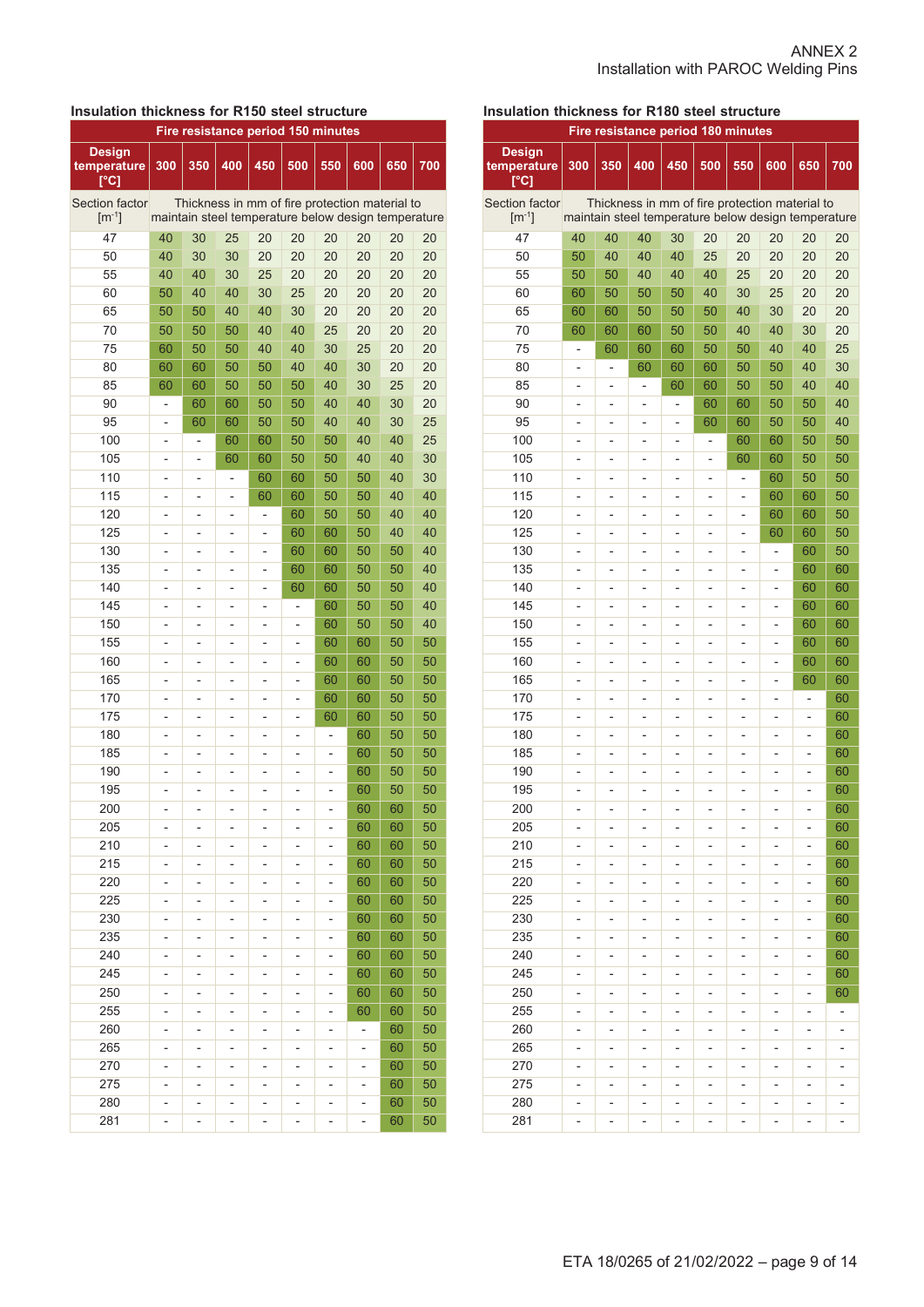# **Insulation thickness for R210 steel structure**

| Fire resistance period 210 minutes             |     |     |     |     |                |     |     |                                                                                                       |     |  |  |  |
|------------------------------------------------|-----|-----|-----|-----|----------------|-----|-----|-------------------------------------------------------------------------------------------------------|-----|--|--|--|
| <b>Design</b><br>temperature<br>$\overline{C}$ | 300 | 350 | 400 | 450 | 500            | 550 | 600 | 650                                                                                                   | 700 |  |  |  |
| Section factor<br>$\lceil m^{-1} \rceil$       |     |     |     |     |                |     |     | Thickness in mm of fire protection material to<br>maintain steel temperature below design temperature |     |  |  |  |
| 47                                             | 50  | 50  | 50  | 40  | 40             | 30  | 20  | 20                                                                                                    | 20  |  |  |  |
| 50                                             | 50  | 50  | 50  | 50  | 40             | 40  | 25  | 20                                                                                                    | 20  |  |  |  |
| 55                                             | 60  | 60  | 50  | 50  | 50             | 40  | 40  | 25                                                                                                    | 20  |  |  |  |
| 60                                             | 60  | 60  | 60  | 60  | 50             | 50  | 40  | 40                                                                                                    | 25  |  |  |  |
| 65                                             |     |     | 60  | 60  | 60             | 50  | 50  | 40                                                                                                    | 40  |  |  |  |
| 70                                             |     |     |     |     | 60             | 60  | 50  | 50                                                                                                    | 40  |  |  |  |
| 75                                             |     |     |     |     |                | 60  | 60  | 50                                                                                                    | 50  |  |  |  |
| 80                                             |     |     |     |     |                |     | 60  | 60                                                                                                    | 50  |  |  |  |
| 85                                             | -   |     |     |     | $\overline{a}$ |     | 60  | 60                                                                                                    | 50  |  |  |  |
| 90                                             | ۰   |     | -   |     | ۰              |     |     | 60                                                                                                    | 60  |  |  |  |
| 95                                             |     |     |     |     |                |     |     | 60                                                                                                    | 60  |  |  |  |
| 100                                            |     |     |     |     |                |     |     |                                                                                                       | 60  |  |  |  |
| 105                                            |     |     |     |     |                |     |     |                                                                                                       | 60  |  |  |  |
| 110                                            |     |     |     |     |                |     |     |                                                                                                       | 60  |  |  |  |
| 115                                            |     |     |     |     |                |     |     |                                                                                                       | 60  |  |  |  |

# **Insulation thickness for R240 steel structure**

| Fire resistance period 240 minutes    |     |                                                                                                       |     |     |     |     |     |     |     |  |  |
|---------------------------------------|-----|-------------------------------------------------------------------------------------------------------|-----|-----|-----|-----|-----|-----|-----|--|--|
| <b>Design</b><br>temperature<br>[°C]  | 300 | 350                                                                                                   | 400 | 450 | 500 | 550 | 600 | 650 | 700 |  |  |
| Section factor<br>$\mathrm{[m^{-1}]}$ |     | Thickness in mm of fire protection material to<br>maintain steel temperature below design temperature |     |     |     |     |     |     |     |  |  |
| 47                                    | 60  | 60                                                                                                    | 50  | 50  | 50  | 50  | 40  | 25  | 20  |  |  |
| 50                                    | 60  | 60                                                                                                    | 60  | 60  | 50  | 50  | 50  | 40  | 20  |  |  |
| 55                                    |     |                                                                                                       | 60  | 60  | 60  | 60  | 50  | 50  | 40  |  |  |
| 60                                    |     |                                                                                                       |     |     |     | 60  | 60  | 60  | 50  |  |  |
| 65                                    |     |                                                                                                       |     |     |     |     |     | 60  | 60  |  |  |
| 70                                    |     |                                                                                                       |     |     |     |     |     |     | 60  |  |  |
| 75                                    |     |                                                                                                       |     |     |     |     |     |     | 60  |  |  |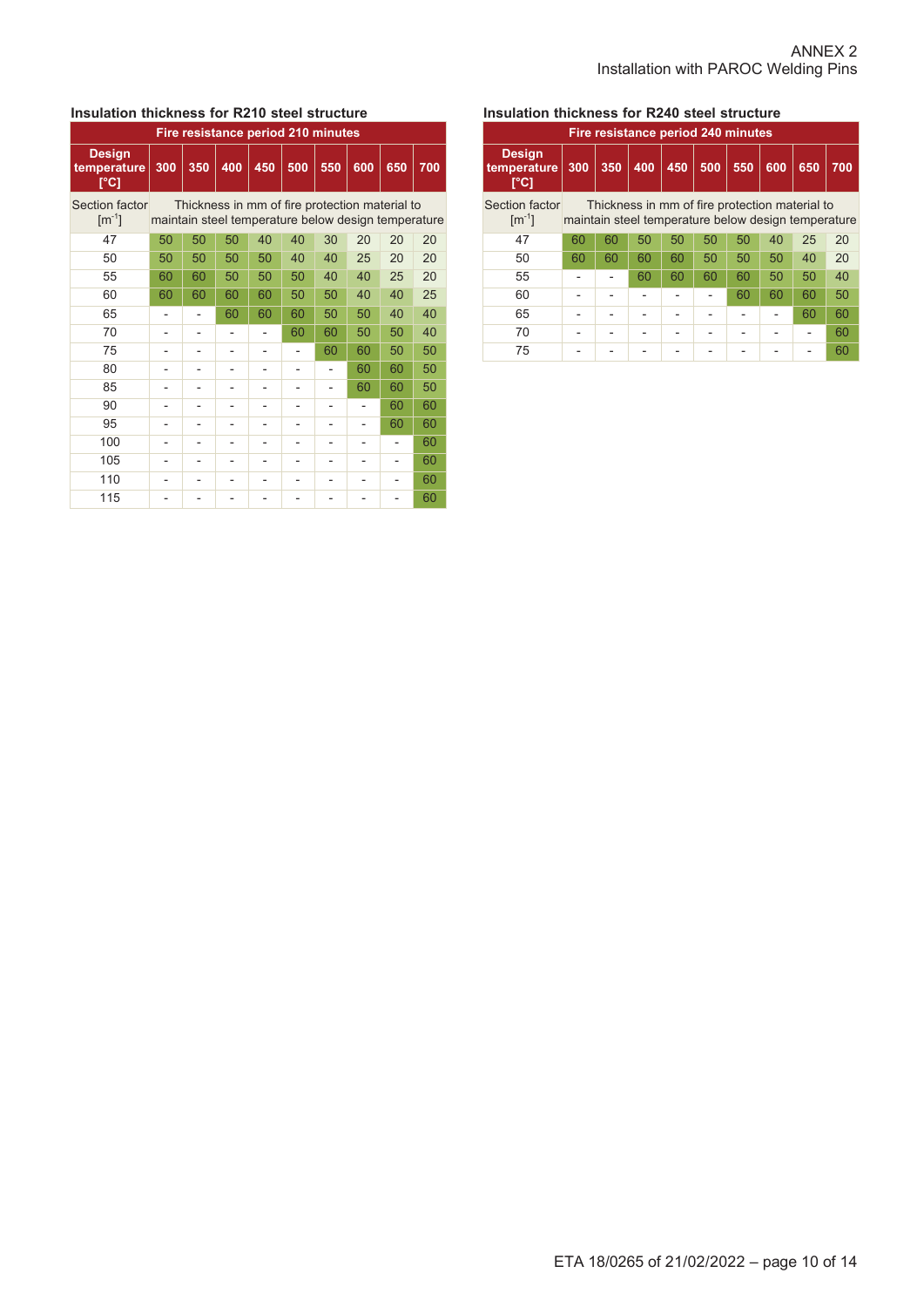# **Insulation thickness in resistance to fire classes R 30 - R 240 in relation to design temperature and section factor**

# **Installation with PAROC Fire Springs**

 **Insulation thickness for R30 steel structure**

| Fire resistance period 30 minutes           |     |     |     |                                                     |     |     |     |     |     |  |  |
|---------------------------------------------|-----|-----|-----|-----------------------------------------------------|-----|-----|-----|-----|-----|--|--|
| <b>Design</b><br>temperature<br><u>୮</u> °C | 300 | 350 | 400 | 450                                                 | 500 | 550 | 600 | 650 | 700 |  |  |
| <b>Section factor</b>                       |     |     |     | Thickness in mm of fire protection material to      |     |     |     |     |     |  |  |
| $\lceil m^{-1} \rceil$                      |     |     |     | maintain steel temperature below design temperature |     |     |     |     |     |  |  |
| 47                                          | 20  | 20  | 20  | 20                                                  | 20  | 20  | 20  | 20  | 20  |  |  |
| 50                                          | 20  | 20  | 20  | 20                                                  | 20  | 20  | 20  | 20  | 20  |  |  |
| 55                                          | 20  | 20  | 20  | 20                                                  | 20  | 20  | 20  | 20  | 20  |  |  |
| 60                                          | 20  | 20  | 20  | 20                                                  | 20  | 20  | 20  | 20  | 20  |  |  |
| 65                                          | 20  | 20  | 20  | 20                                                  | 20  | 20  | 20  | 20  | 20  |  |  |
| 70                                          | 20  | 20  | 20  | 20                                                  | 20  | 20  | 20  | 20  | 20  |  |  |
| 75                                          | 20  | 20  | 20  | 20                                                  | 20  | 20  | 20  | 20  | 20  |  |  |
| 80                                          | 20  | 20  | 20  | 20                                                  | 20  | 20  | 20  | 20  | 20  |  |  |
| 85                                          | 20  | 20  | 20  | 20                                                  | 20  | 20  | 20  | 20  | 20  |  |  |
| 90                                          | 20  | 20  | 20  | 20                                                  | 20  | 20  | 20  | 20  | 20  |  |  |
| 95                                          | 20  | 20  | 20  | 20                                                  | 20  | 20  | 20  | 20  | 20  |  |  |
| 100                                         | 20  | 20  | 20  | 20                                                  | 20  | 20  | 20  | 20  | 20  |  |  |
| 105                                         | 20  | 20  | 20  | 20                                                  | 20  | 20  | 20  | 20  | 20  |  |  |
| 110                                         | 20  | 20  | 20  | 20                                                  | 20  | 20  | 20  | 20  | 20  |  |  |
| 115                                         | 20  | 20  | 20  | 20                                                  | 20  | 20  | 20  | 20  | 20  |  |  |
| 120                                         | 20  | 20  | 20  | 20                                                  | 20  | 20  | 20  | 20  | 20  |  |  |
| 125                                         | 20  | 20  | 20  | 20                                                  | 20  | 20  | 20  | 20  | 20  |  |  |
| 130                                         | 20  | 20  | 20  | 20                                                  | 20  | 20  | 20  | 20  | 20  |  |  |
| 135                                         | 20  | 20  | 20  | 20                                                  | 20  | 20  | 20  | 20  | 20  |  |  |
| 140                                         | 20  | 20  | 20  | 20                                                  | 20  | 20  | 20  | 20  | 20  |  |  |
| 145                                         | 20  | 20  | 20  | 20                                                  | 20  | 20  | 20  | 20  | 20  |  |  |
| 150                                         | 20  | 20  | 20  | 20                                                  | 20  | 20  | 20  | 20  | 20  |  |  |
| 155                                         | 20  | 20  | 20  | 20                                                  | 20  | 20  | 20  | 20  | 20  |  |  |
| 160                                         | 20  | 20  | 20  | 20                                                  | 20  | 20  | 20  | 20  | 20  |  |  |
| 165                                         | 20  | 20  | 20  | 20                                                  | 20  | 20  | 20  | 20  | 20  |  |  |
| 170                                         | 20  | 20  | 20  | 20                                                  | 20  | 20  | 20  | 20  | 20  |  |  |
| 175                                         | 20  | 20  | 20  | 20                                                  | 20  | 20  | 20  | 20  | 20  |  |  |
| 180                                         | 25  | 20  | 20  | 20                                                  | 20  | 20  | 20  | 20  | 20  |  |  |
| 185                                         | 25  | 20  | 20  | 20                                                  | 20  | 20  | 20  | 20  | 20  |  |  |
| 190                                         | 25  | 20  | 20  | 20                                                  | 20  | 20  | 20  | 20  | 20  |  |  |
| 195                                         | 25  | 20  | 20  | 20                                                  | 20  | 20  | 20  | 20  | 20  |  |  |
| 200                                         | 25  | 20  | 20  | 20                                                  | 20  | 20  | 20  | 20  | 20  |  |  |
| 205                                         | 25  | 20  | 20  | 20                                                  | 20  | 20  | 20  | 20  | 20  |  |  |
| 210                                         | 25  | 20  | 20  | 20                                                  | 20  | 20  | 20  | 20  | 20  |  |  |
| 215                                         | 25  | 20  | 20  | 20                                                  | 20  | 20  | 20  | 20  | 20  |  |  |
| 220                                         | 25  | 20  | 20  | 20                                                  | 20  | 20  | 20  | 20  | 20  |  |  |
| 225                                         | 30  | 20  | 20  | 20                                                  | 20  | 20  | 20  | 20  | 20  |  |  |
| 230                                         | 30  | 20  | 20  | 20                                                  | 20  | 20  | 20  | 20  | 20  |  |  |
| 235                                         | 30  | 20  | 20  | 20                                                  | 20  | 20  | 20  | 20  | 20  |  |  |
| 240                                         | 30  | 25  | 20  | 20                                                  | 20  | 20  | 20  | 20  | 20  |  |  |
| 245                                         | 30  | 25  | 20  | 20                                                  | 20  | 20  | 20  | 20  | 20  |  |  |
| 250                                         | 30  | 25  | 20  | 20                                                  | 20  | 20  | 20  | 20  | 20  |  |  |
| 255                                         | 30  | 25  | 20  | 20                                                  | 20  | 20  | 20  | 20  | 20  |  |  |
| 260                                         | 30  | 25  | 20  | 20                                                  | 20  | 20  | 20  | 20  | 20  |  |  |
| 265                                         | 30  | 25  | 20  | 20                                                  | 20  | 20  | 20  | 20  | 20  |  |  |
| 270                                         | 30  | 25  | 20  | 20                                                  | 20  | 20  | 20  | 20  | 20  |  |  |
| 275                                         | 30  | 25  | 20  | 20                                                  | 20  | 20  | 20  | 20  | 20  |  |  |
| 280                                         | 40  | 25  | 20  | 20                                                  | 20  | 20  | 20  | 20  | 20  |  |  |
| 281                                         | 40  | 25  | 20  | 20                                                  | 20  | 20  | 20  | 20  | 20  |  |  |

| Insulation thickness for R60 steel structure |                          |     |                                   |     |     |     |                                                                                                       |     |     |  |  |
|----------------------------------------------|--------------------------|-----|-----------------------------------|-----|-----|-----|-------------------------------------------------------------------------------------------------------|-----|-----|--|--|
|                                              |                          |     | Fire resistance period 60 minutes |     |     |     |                                                                                                       |     |     |  |  |
| Design<br>temperature<br>[°C]                | 300                      | 350 | 400                               | 450 | 500 | 550 | 600                                                                                                   | 650 | 700 |  |  |
| <b>Section factor</b><br>$[m^{-1}]$          |                          |     |                                   |     |     |     | Thickness in mm of fire protection material to<br>maintain steel temperature below design temperature |     |     |  |  |
| 47                                           | 20                       | 20  | 20                                | 20  | 20  | 20  | 20                                                                                                    | 20  | 20  |  |  |
| 50                                           | 20                       | 20  | 20                                | 20  | 20  | 20  | 20                                                                                                    | 20  | 20  |  |  |
| 55                                           | 20                       | 20  | 20                                | 20  | 20  | 20  | 20                                                                                                    | 20  | 20  |  |  |
| 60                                           | 20                       | 20  | 20                                | 20  | 20  | 20  | 20                                                                                                    | 20  | 20  |  |  |
| 65                                           | 20                       | 20  | 20                                | 20  | 20  | 20  | 20                                                                                                    | 20  | 20  |  |  |
| 70                                           | 20                       | 20  | 20                                | 20  | 20  | 20  | 20                                                                                                    | 20  | 20  |  |  |
| 75                                           | 20                       | 20  | 20                                | 20  | 20  | 20  | 20                                                                                                    | 20  | 20  |  |  |
| 80                                           | 25                       | 20  | 20                                | 20  | 20  | 20  | 20                                                                                                    | 20  | 20  |  |  |
| 85                                           | 25                       | 20  | 20                                | 20  | 20  | 20  | 20                                                                                                    | 20  | 20  |  |  |
| 90                                           | 25                       | 20  | 20                                | 20  | 20  | 20  | 20                                                                                                    | 20  | 20  |  |  |
| 95                                           | 30                       | 25  | 20                                | 20  | 20  | 20  | 20                                                                                                    | 20  | 20  |  |  |
| 100                                          | 30                       | 25  | 20                                | 20  | 20  | 20  | 20                                                                                                    | 20  | 20  |  |  |
| 105                                          | 30                       | 25  | 20                                | 20  | 20  | 20  | 20                                                                                                    | 20  | 20  |  |  |
| 110                                          | 40                       | 25  | 20                                | 20  | 20  | 20  | 20                                                                                                    | 20  | 20  |  |  |
| 115                                          | 40                       | 30  | 25                                | 20  | 20  | 20  | 20                                                                                                    | 20  | 20  |  |  |
| 120                                          | 40                       | 30  | 25                                | 20  | 20  | 20  | 20                                                                                                    | 20  | 20  |  |  |
| 125                                          | 40                       | 30  | 25                                | 20  | 20  | 20  | 20                                                                                                    | 20  | 20  |  |  |
| 130                                          | 40                       | 30  | 25                                | 20  | 20  | 20  | 20                                                                                                    | 20  | 20  |  |  |
| 135                                          | 40                       | 40  | 25                                | 20  | 20  | 20  | 20                                                                                                    | 20  | 20  |  |  |
| 140                                          | 40                       | 40  | 30                                | 25  | 20  | 20  | 20                                                                                                    | 20  | 20  |  |  |
| 145                                          | 40                       | 40  | 30                                | 25  | 20  | 20  | 20                                                                                                    | 20  | 20  |  |  |
| 150                                          | 50                       | 40  | 30                                | 25  | 20  | 20  | 20                                                                                                    | 20  | 20  |  |  |
| 155                                          | 50                       | 40  | 30                                | 25  | 20  | 20  | 20                                                                                                    | 20  | 20  |  |  |
| 160                                          | 50                       | 40  | 30                                | 25  | 20  | 20  | 20                                                                                                    | 20  | 20  |  |  |
| 165                                          | 50                       | 40  | 40                                | 30  | 25  | 20  | 20                                                                                                    | 20  | 20  |  |  |
| 170                                          | 50                       | 40  | 40                                | 30  | 25  | 20  | 20                                                                                                    | 20  | 20  |  |  |
| 175                                          | 50                       | 40  | 40                                | 30  | 25  | 20  | 20                                                                                                    | 20  | 20  |  |  |
| 180                                          | 50                       | 40  | 40                                | 30  | 25  | 20  | 20                                                                                                    | 20  | 20  |  |  |
| 185                                          | 50                       | 50  | 40                                | 30  | 25  | 20  | 20                                                                                                    | 20  | 20  |  |  |
| 190                                          | 60                       | 50  | 40                                | 30  | 25  | 20  | 20                                                                                                    | 20  | 20  |  |  |
| 195                                          | 60                       | 50  | 40                                | 30  | 25  | 25  | 20                                                                                                    | 20  | 20  |  |  |
| 200                                          | 60                       | 50  | 40                                | 40  | 30  | 25  | 20                                                                                                    | 20  | 20  |  |  |
| 205                                          | 60                       | 50  | 40                                | 40  | 30  | 25  | 20                                                                                                    | 20  | 20  |  |  |
| 210                                          | 60                       | 50  | 40                                | 40  | 30  | 25  | 20                                                                                                    | 20  | 20  |  |  |
| 215                                          | 60                       | 50  | 40                                | 40  | 30  | 25  | 20                                                                                                    | 20  | 20  |  |  |
| 220                                          | 60                       | 50  | 40                                | 40  | 30  | 25  | 20                                                                                                    | 20  | 20  |  |  |
| 225                                          | 60                       | 50  | 40                                | 40  | 30  | 25  | 20                                                                                                    | 20  | 20  |  |  |
| 230                                          | 60                       | 50  | 50                                | 40  | 30  | 25  | 20                                                                                                    | 20  | 20  |  |  |
| 235                                          | 60                       | 50  | 50                                | 40  | 30  | 25  | 25                                                                                                    | 20  | 20  |  |  |
| 240                                          | 60                       | 50  | 50                                | 40  | 30  | 25  | 25                                                                                                    | 20  | 20  |  |  |
| 245                                          | -                        | 60  | 50                                | 40  | 30  | 30  | 25                                                                                                    | 20  | 20  |  |  |
| 250                                          | -                        | 60  | 50                                | 40  | 40  | 30  | 25                                                                                                    | 20  | 20  |  |  |
| 255                                          | -                        | 60  | 50                                | 40  | 40  | 30  | 25                                                                                                    | 20  | 20  |  |  |
| 260                                          | -                        | 60  | 50                                | 40  | 40  | 30  | 25                                                                                                    | 20  | 20  |  |  |
| 265                                          | -                        | 60  | 50                                | 40  | 40  | 30  | 25                                                                                                    | 20  | 20  |  |  |
| 270                                          | -                        | 60  | 50                                | 40  | 40  | 30  | 25                                                                                                    | 20  | 20  |  |  |
| 275                                          | -                        | 60  | 50                                | 40  | 40  | 30  | 25                                                                                                    | 20  | 20  |  |  |
| 280                                          | $\overline{\phantom{0}}$ | 60  | 50                                | 40  | 40  | 30  | 25                                                                                                    | 25  | 20  |  |  |
| 281                                          | $\overline{\phantom{0}}$ | 60  | 50                                | 40  | 40  | 30  | 25                                                                                                    | 25  | 20  |  |  |
|                                              |                          |     |                                   |     |     |     |                                                                                                       |     |     |  |  |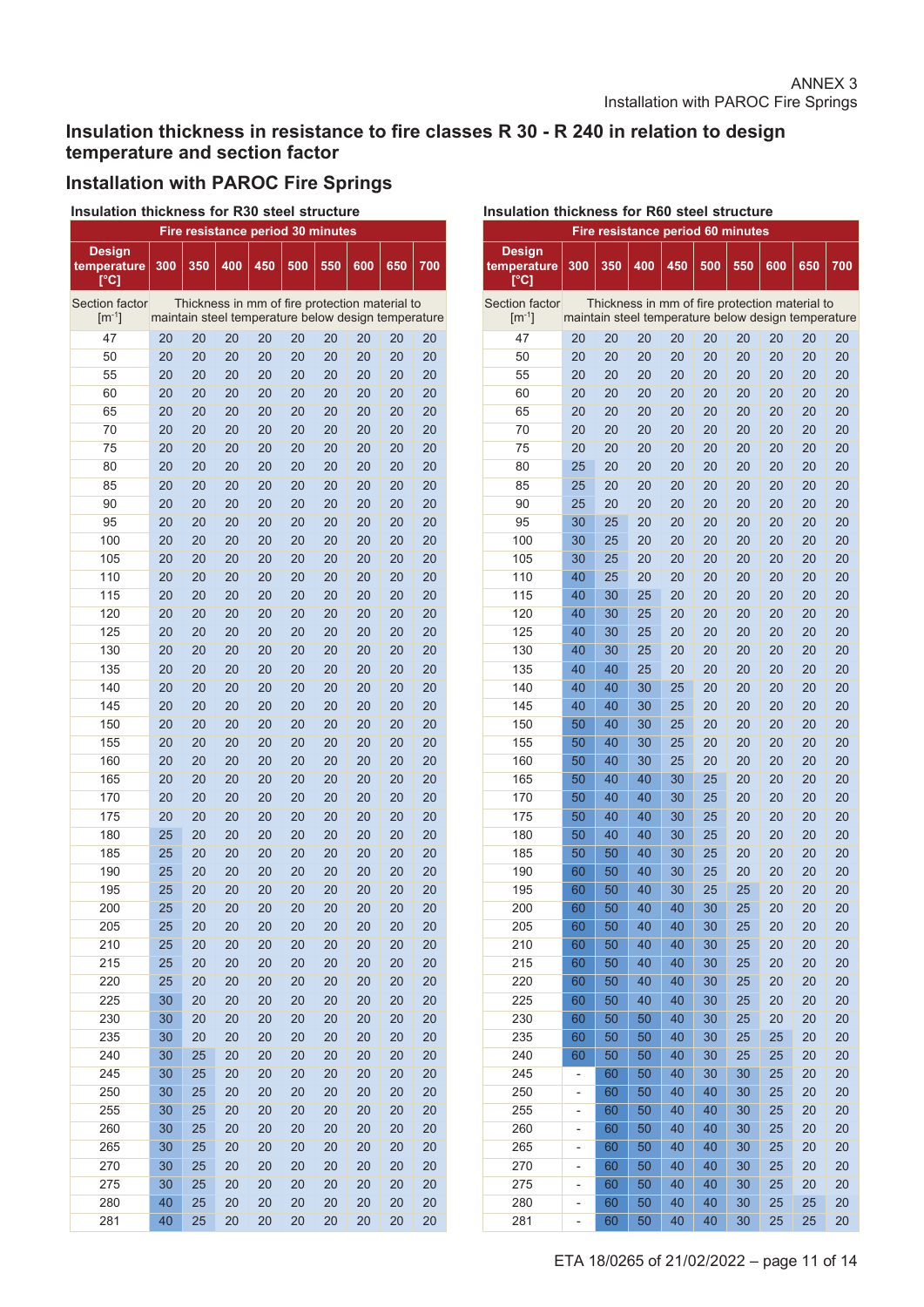#### ANNEX 3 Installation with PAROC Fire Springs

#### **Insulation thickness for R90 steel structure**

| <b>Fire resistance period 90 minutes</b> |                |                |                |                                                     |          |          |          |          |          |  |  |
|------------------------------------------|----------------|----------------|----------------|-----------------------------------------------------|----------|----------|----------|----------|----------|--|--|
| <b>Design</b><br>temperature<br>[°C]     | 300            | 350            | 400            | 450                                                 | 500      | 550      | 600      | 650      | 700      |  |  |
| <b>Section factor</b>                    |                |                |                | Thickness in mm of fire protection material to      |          |          |          |          |          |  |  |
| $\lceil m^{-1} \rceil$                   |                |                |                | maintain steel temperature below design temperature |          |          |          |          |          |  |  |
| 47                                       | 20             | 20             | 20             | 20                                                  | 20       | 20       | 20       | 20       | 20       |  |  |
| 50                                       | 25             | 20             | 20             | 20                                                  | 20       | 20       | 20       | 20       | 20       |  |  |
| 55                                       | 25             | 20             | 20             | 20                                                  | 20       | 20       | 20       | 20       | 20       |  |  |
| 60                                       | 30             | 25             | 20             | 20                                                  | 20       | 20       | 20       | 20       | 20       |  |  |
| 65                                       | 30             | 25             | 20             | 20                                                  | 20       | 20       | 20       | 20       | 20       |  |  |
| 70                                       | 40             | 30             | 25             | 20                                                  | 20       | 20       | 20       | 20       | 20       |  |  |
| 75                                       | 40             | 30             | 25             | 20                                                  | 20       | 20       | 20       | 20       | 20       |  |  |
| 80                                       | 40             | 40             | 25             | 20                                                  | 20       | 20       | 20       | 20       | 20       |  |  |
| 85                                       | 40             | 40             | 30             | 25                                                  | 20       | 20       | 20       | 20       | 20       |  |  |
| 90                                       | 50             | 40             | 30             | 25                                                  | 20       | 20       | 20       | 20       | 20       |  |  |
| 95                                       | 50             | 40             | 40             | 30                                                  | 25       | 20       | 20       | 20       | 20       |  |  |
| 100                                      | 50             | 40             | 40             | 30                                                  | 25       | 20       | 20       | 20       | 20       |  |  |
| 105                                      | 50             | 50             | 40             | 30                                                  | 25       | 20       | 20       | 20       | 20       |  |  |
| 110                                      | 60             | 50             | 40             | 40                                                  | 30       | 25       | 20       | 20       | 20       |  |  |
| 115                                      | 60             | 50             | 40             | 40                                                  | 30       | 25       | 20       | 20       | 20       |  |  |
| 120                                      | 60             | 50             | 40             | 40                                                  | 30       | 25       | 20       | 20       | 20       |  |  |
| 125                                      | 60             | 50             | 50             | 40                                                  | 30       | 25       | 25       | 20       | 20       |  |  |
| 130                                      | 60             | 50             | 50             | 40                                                  | 40       | 30       | 25       | 20       | 20       |  |  |
| 135                                      | $\overline{a}$ | 60             | 50             | 40                                                  | 40       | 30       | 25       | 20       | 20       |  |  |
| 140                                      | $\overline{a}$ | 60             | 50             | 40                                                  | 40       | 30       | 25       | 25       | 20       |  |  |
| 145                                      | -              | 60             | 50             | 50                                                  | 40       | 30       | 30       | 25       | 20       |  |  |
| 150                                      | -              | 60             | 50             | 50                                                  | 40       | 40       | 30       | 25       | 20       |  |  |
| 155                                      | -              | 60             | 50             | 50                                                  | 40       | 40       | 30       | 25       | 20       |  |  |
| 160                                      | $\overline{a}$ | 60             | 60             | 50                                                  | 40       | 40       | 30       | 25       | 25       |  |  |
| 165                                      | $\overline{a}$ | $\overline{a}$ | 60             | 50                                                  | 40       | 40       | 30       | 25       | 25       |  |  |
| 170                                      | $\overline{a}$ | $\overline{a}$ | 60             | 50                                                  | 50       | 40       | 30       | 30       | 25       |  |  |
| 175                                      | $\overline{a}$ | $\overline{a}$ | 60             | 50                                                  | 50       | 40       | 40       | 30       | 25       |  |  |
| 180                                      | $\overline{a}$ | $\overline{a}$ | 60             | 50                                                  | 50       | 40       | 40       | 30       | 25       |  |  |
| 185                                      | $\overline{a}$ | $\overline{a}$ | 60             | 50                                                  | 50       | 40       | 40       | 30       | 25       |  |  |
| 190                                      | -              | $\overline{a}$ | 60             | 60                                                  | 50       | 40       | 40       | 30       | 30       |  |  |
| 195                                      | -              | -              | 60             | 60                                                  | 50       | 40       | 40       | 30       | 30       |  |  |
| 200                                      |                |                |                | 60                                                  | 50       | 40       | 40       | 40       | 30       |  |  |
|                                          |                |                |                |                                                     |          |          | 40       | 40       | 30       |  |  |
| 205<br>210                               |                |                |                | 60                                                  | 50<br>50 | 50       | 40       | 40       | 30       |  |  |
| 215                                      |                |                |                | 60                                                  | 50       | 50       |          | 40       | 30       |  |  |
| 220                                      | -              | -              | -              | 60                                                  |          | 50       | 40       |          | 30       |  |  |
| 225                                      | -              | -              | -              | 60<br>60                                            | 50<br>50 | 50<br>50 | 40<br>40 | 40<br>40 | 30       |  |  |
|                                          | -              | -              | -              |                                                     |          |          |          |          |          |  |  |
| 230<br>235                               | -              | -              | -              | 60                                                  | 60       | 50       | 40<br>40 | 40<br>40 | 30<br>40 |  |  |
| 240                                      | -              | -              | $\overline{a}$ | 60                                                  | 60       | 50       |          |          | 40       |  |  |
|                                          | -              |                | -              | 60                                                  | 60       | 50       | 40       | 40       |          |  |  |
| 245                                      | -              | -              | -              | 60                                                  | 60       | 50       | 50       | 40       | 40       |  |  |
| 250                                      | -              | -              | -              | $\overline{\phantom{0}}$                            | 60       | 50       | 50       | 40       | 40       |  |  |
| 255                                      | -              | -              | -              | -                                                   | 60       | 50       | 50       | 40       | 40       |  |  |
| 260                                      | -              | -              | -              | -                                                   | 60       | 50       | 50       | 40       | 40       |  |  |
| 265                                      | -              | -              | -              | -                                                   | 60       | 50       | 50       | 40       | 40       |  |  |
| 270                                      | -              | -              | -              | -                                                   | 60       | 50       | 50       | 40       | 40       |  |  |
| 275                                      | -              | -              | -              | -                                                   | 60       | 50       | 50       | 40       | 40       |  |  |
| 280                                      | -              | -              | -              | -                                                   | 60       | 50       | 50       | 40       | 40       |  |  |
| 281                                      | -              | -              | -              | -                                                   | 60       | 50       | 50       | 40       | 40       |  |  |

# **Insulation thickness for R120 steel structure**

| <b>Fire resistance period 120 minutes</b> |                          |                          |                |                                                                                                       |                |                |     |     |          |
|-------------------------------------------|--------------------------|--------------------------|----------------|-------------------------------------------------------------------------------------------------------|----------------|----------------|-----|-----|----------|
| <b>Design</b><br>temperature<br>[°C]      | 300                      | 350                      | 400            | 450                                                                                                   | 500            | 550            | 600 | 650 | 700      |
| Section factor<br>$\lceil m^{-1} \rceil$  |                          |                          |                | Thickness in mm of fire protection material to<br>maintain steel temperature below design temperature |                |                |     |     |          |
| 47                                        | 30                       | 25                       | 20             | 20                                                                                                    | 20             | 20             | 20  | 20  | 20       |
| 50                                        | 40                       | 30                       | 25             | 20                                                                                                    | 20             | 20             | 20  | 20  | 20       |
| 55                                        | 40                       | 30                       | 25             | 20                                                                                                    | 20             | 20             | 20  | 20  | 20       |
| 60                                        | 40                       | 40                       | 30             | 25                                                                                                    | 20             | 20             | 20  | 20  | 20       |
| 65                                        | 50                       | 40                       | 30             | 25                                                                                                    | 20             | 20             | 20  | 20  | 20       |
| 70                                        | 50                       | 40                       | 40             | 30                                                                                                    | 25             | 20             | 20  | 20  | 20       |
| 75                                        | 50                       | 50                       | 40             | 40                                                                                                    | 30             | 25             | 20  | 20  | 20       |
| 80                                        | 60                       | 50                       | 40             | 40                                                                                                    | 30             | 25             | 20  | 20  | 20       |
| 85                                        | 60                       | 50                       | 50             | 40                                                                                                    | 40             | 30             | 25  | 20  | 20       |
| 90                                        | 60                       | 60                       | 50             | 40                                                                                                    | 40             | 30             | 25  | 20  | 20       |
| 95                                        | $\overline{a}$           | 60                       | 50             | 50                                                                                                    | 40             | 30             | 30  | 25  | 20       |
| 100                                       | $\overline{a}$           | 60                       | 50             | 50                                                                                                    | 40             | 40             | 30  | 25  | 20       |
| 105                                       | $\overline{a}$           | 60                       | 60             | 50                                                                                                    | 40             | 40             | 30  | 25  | 25       |
| 110                                       | $\overline{a}$           | $\overline{a}$           | 60             | 50                                                                                                    | 50             | 40             | 40  | 30  | 25       |
| 115                                       |                          | -                        | 60             | 50                                                                                                    | 50             | 40             | 40  | 30  | 25       |
| 120                                       |                          |                          |                | 60                                                                                                    | 50             | 40             | 40  | 30  | 30       |
| 125                                       |                          | -                        | 60<br>60       | 60                                                                                                    | 50             | 50             | 40  | 40  | 30       |
|                                           |                          | -                        |                |                                                                                                       |                |                |     |     |          |
| 130<br>135                                | $\overline{a}$           | -                        | $\overline{a}$ | 60                                                                                                    | 50             | 50             | 40  | 40  | 30<br>30 |
|                                           | $\overline{a}$           | -                        | -              | 60                                                                                                    | 50             | 50             | 40  | 40  |          |
| 140                                       | L,                       | -                        | -              | 60                                                                                                    | 60             | 50             | 40  | 40  | 40       |
| 145                                       | L,                       | $\overline{\phantom{0}}$ | -              | 60                                                                                                    | 60             | 50             | 50  | 40  | 40       |
| 150                                       | L,                       | $\overline{\phantom{0}}$ | -              | $\overline{a}$                                                                                        | 60             | 50             | 50  | 40  | 40       |
| 155                                       | $\overline{a}$           | -                        | -              | $\overline{\phantom{0}}$                                                                              | 60             | 50             | 50  | 40  | 40       |
| 160                                       | $\overline{a}$           | -                        | $\overline{a}$ | $\overline{\phantom{0}}$                                                                              | 60             | 50             | 50  | 40  | 40       |
| 165                                       | $\overline{a}$           | -                        | $\overline{a}$ | $\overline{\phantom{0}}$                                                                              | 60             | 60             | 50  | 50  | 40       |
| 170                                       | L,                       | -                        | $\overline{a}$ | $\overline{\phantom{0}}$                                                                              | 60             | 60             | 50  | 50  | 40       |
| 175                                       | -                        | -                        | -              | $\overline{\phantom{0}}$                                                                              | -              | 60             | 50  | 50  | 40       |
| 180                                       | -                        | -                        | -              | $\overline{a}$                                                                                        | -              | 60             | 50  | 50  | 40       |
| 185                                       | -                        | -                        | ٠              | -                                                                                                     | -              | 60             | 50  | 50  | 40       |
| 190                                       | -                        | -                        |                | -                                                                                                     | -              | 60             | 60  | 50  | 50       |
| 195                                       | -                        | -                        |                |                                                                                                       | -              | 60             | 60  | 50  | 50       |
| 200                                       | -                        | -                        | -              | $\overline{a}$                                                                                        | $\overline{a}$ | 60             | 60  | 50  | 50       |
| 205                                       |                          |                          | -              |                                                                                                       | -              | 60             | 60  | 50  | 50       |
| 210                                       | -                        | -                        | -              | -                                                                                                     | -              |                | 60  | 50  | 50       |
| 215                                       | ۰                        | ۰                        | -              | -                                                                                                     | -              | -              | 60  | 50  | 50       |
| 220                                       | -                        | -                        | -              | -                                                                                                     | -              | -              | 60  | 50  | 50       |
| 225                                       | $\overline{\phantom{0}}$ | -                        | -              | $\overline{\phantom{0}}$                                                                              | -              | -              | 60  | 60  | 50       |
| 230                                       | -                        | -                        | -              | $\overline{a}$                                                                                        | -              | -              | 60  | 60  | 50       |
| 235                                       | -                        | -                        | -              | -                                                                                                     | -              | $\overline{a}$ | 60  | 60  | 50       |
| 240                                       | -                        | -                        | -              | -                                                                                                     | -              | -              | 60  | 60  | 50       |
| 245                                       | -                        | -                        | -              | -                                                                                                     | -              | -              | 60  | 60  | 50       |
| 250                                       | -                        | -                        | -              | -                                                                                                     | -              | -              | 60  | 60  | 50       |
| 255                                       | -                        | -                        | -              | -                                                                                                     | -              | -              | -   | 60  | 50       |
| 260                                       | -                        | -                        | -              | -                                                                                                     | -              | -              | -   | 60  | 50       |
| 265                                       | -                        | -                        | -              |                                                                                                       | -              | -              | -   | 60  | 60       |
| 270                                       | -                        | -                        | -              |                                                                                                       | -              | -              | -   | 60  | 60       |
| 275                                       | -                        | -                        | -              |                                                                                                       | -              | -              | -   | 60  | 60       |
| 280                                       | -                        | -                        | -              |                                                                                                       | -              | -              | -   | 60  | 60       |
| 281                                       | -                        | -                        | -              | -                                                                                                     | -              | -              |     | 60  | 60       |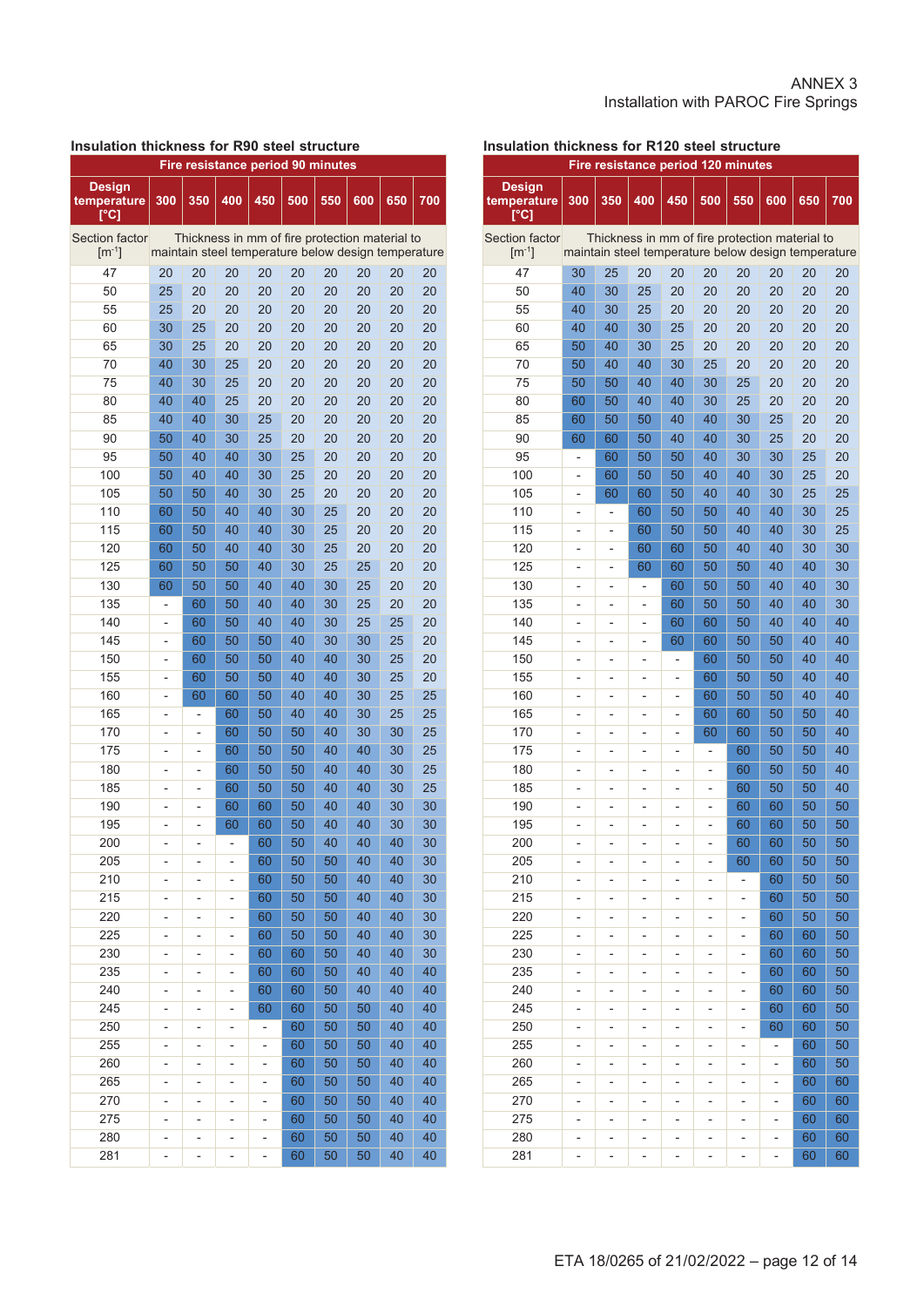#### ANNEX 3 Installation with PAROC Fire Springs

#### **Insulation thickness for R150 steel structure**

| Fire resistance period 150 minutes   |                |                                                                                                       |                          |                          |                |                          |                          |                |     |  |  |  |
|--------------------------------------|----------------|-------------------------------------------------------------------------------------------------------|--------------------------|--------------------------|----------------|--------------------------|--------------------------|----------------|-----|--|--|--|
| <b>Design</b><br>temperature<br>[°C] | 300            | 350                                                                                                   | 400                      | 450                      | 500            | 550                      | 600                      | 650            | 700 |  |  |  |
| Section factor<br>$[m^{-1}]$         |                | Thickness in mm of fire protection material to<br>maintain steel temperature below design temperature |                          |                          |                |                          |                          |                |     |  |  |  |
| 47                                   | 40             | 40                                                                                                    | 30                       | 25                       | 20             | 20                       | 20                       | 20             | 20  |  |  |  |
| 50                                   | 50             | 40                                                                                                    | 30                       | 25                       | 20             | 20                       | 20                       | 20             | 20  |  |  |  |
| 55                                   | 50             | 40                                                                                                    | 40                       | 30                       | 25             | 20                       | 20                       | 20             | 20  |  |  |  |
| 60                                   | 60             | 50                                                                                                    | 40                       | 40                       | 30             | 25                       | 20                       | 20             | 20  |  |  |  |
| 65                                   | 60             | 50                                                                                                    | 50                       | 40                       | 40             | 30                       | 25                       | 20             | 20  |  |  |  |
| 70                                   | 60             | 60                                                                                                    | 50                       | 40                       | 40             | 30                       | 25                       | 25             | 20  |  |  |  |
| 75                                   | $\overline{a}$ | 60                                                                                                    | 50                       | 50                       | 40             | 40                       | 30                       | 25             | 20  |  |  |  |
| 80                                   | -              | 60                                                                                                    | 60                       | 50                       | 50             | 40                       | 40                       | 30             | 25  |  |  |  |
| 85                                   | $\overline{a}$ | L,                                                                                                    | 60                       | 50                       | 50             | 40                       | 40                       | 30             | 25  |  |  |  |
| 90                                   | L,             | L,                                                                                                    | 60                       | 60                       | 50             | 50                       | 40                       | 40             | 30  |  |  |  |
| 95                                   | L,             | $\overline{a}$                                                                                        | ÷                        | 60                       | 50             | 50                       | 40                       | 40             | 30  |  |  |  |
| 100                                  | -              | $\overline{a}$                                                                                        |                          | 60                       | 60             | 50                       | 40                       | 40             | 40  |  |  |  |
| 105                                  | L,             | L,                                                                                                    | $\overline{a}$           | $\overline{a}$           | 60             | 50                       | 50                       | 40             | 40  |  |  |  |
| 110                                  | -              | -                                                                                                     | $\overline{\phantom{0}}$ | $\overline{\phantom{0}}$ | 60             | 50                       | 50                       | 40             | 40  |  |  |  |
| 115                                  | L,             | L,                                                                                                    | $\overline{a}$           | L,                       | 60             | 60                       | 50                       | 50             | 40  |  |  |  |
| 120                                  | $\overline{a}$ | -                                                                                                     | -                        | -                        |                | 60                       | 50                       | 50             | 40  |  |  |  |
| 125                                  | $\overline{a}$ | $\overline{a}$                                                                                        | $\overline{a}$           | $\overline{a}$           | L,             | 60                       | 50                       | 50             | 40  |  |  |  |
| 130                                  | $\overline{a}$ | L,                                                                                                    |                          |                          | $\overline{a}$ | 60                       | 60                       | 50             | 50  |  |  |  |
| 135                                  | L,             | $\overline{a}$                                                                                        | $\overline{a}$           | $\overline{a}$           | L,             | 60                       | 60                       | 50             | 50  |  |  |  |
| 140                                  | L,             | L,                                                                                                    | L,                       |                          | L,             |                          | 60                       | 50             | 50  |  |  |  |
| 145                                  | L,             | $\overline{a}$                                                                                        | $\overline{a}$           | $\overline{a}$           | $\overline{a}$ | $\overline{a}$           | 60                       | 60             | 50  |  |  |  |
| 150                                  | L,             | L,                                                                                                    | $\overline{a}$           |                          | L,             | $\overline{\phantom{0}}$ | 60                       | 60             | 50  |  |  |  |
| 155                                  | L,             | $\overline{\phantom{0}}$                                                                              | $\overline{\phantom{0}}$ | $\overline{a}$           | $\overline{a}$ | $\overline{\phantom{0}}$ | 60                       | 60             | 50  |  |  |  |
| 160                                  | L,             | $\overline{a}$                                                                                        | L,                       | $\overline{a}$           | L,             | ÷                        | $\overline{\phantom{0}}$ | 60             | 50  |  |  |  |
| 165                                  | -              | $\overline{a}$                                                                                        | -                        | -                        | $\overline{a}$ | -                        | -                        | 60             | 60  |  |  |  |
| 170                                  | L,             | L,                                                                                                    | $\overline{a}$           | $\overline{a}$           | L,             | $\overline{a}$           | L,                       | 60             | 60  |  |  |  |
| 175                                  | -              | L,                                                                                                    | -                        | $\overline{a}$           | L,             | L,                       | -                        | 60             | 60  |  |  |  |
| 180                                  | $\overline{a}$ | $\overline{a}$                                                                                        | $\overline{a}$           | $\overline{a}$           | $\overline{a}$ | $\overline{a}$           | $\overline{a}$           | 60             | 60  |  |  |  |
| 185                                  |                | -                                                                                                     |                          |                          |                |                          |                          |                | 60  |  |  |  |
| 190                                  | $\overline{a}$ | $\overline{a}$                                                                                        | $\overline{a}$           | $\overline{a}$           | $\overline{a}$ | L,                       | $\overline{a}$           | $\overline{a}$ | 60  |  |  |  |
| 195                                  | L,             | L,                                                                                                    |                          |                          | L,             | $\overline{a}$           | $\overline{a}$           | L,             | 60  |  |  |  |
| 200                                  | $\overline{a}$ | L,                                                                                                    | $\overline{\phantom{a}}$ | $\overline{a}$           | $\overline{a}$ | $\overline{\phantom{0}}$ | $\overline{\phantom{a}}$ | $\overline{a}$ | 60  |  |  |  |
| 205                                  | l,             |                                                                                                       | $\overline{a}$           |                          | L,             | ÷                        |                          |                | 60  |  |  |  |
| 210                                  |                |                                                                                                       |                          |                          |                |                          |                          |                | 60  |  |  |  |

#### **Insulation thickness for R180 steel structure**

|                                          |                |                          |                |                              | Fire resistance period 180 minutes                                                                    |                          |                |                |     |
|------------------------------------------|----------------|--------------------------|----------------|------------------------------|-------------------------------------------------------------------------------------------------------|--------------------------|----------------|----------------|-----|
| <b>Design</b><br>temperature<br>[°C]     | 300            | 350                      | 400            | 450                          | 500                                                                                                   | 550                      | 600            | 650            | 700 |
| Section factor<br>$\lceil m^{-1} \rceil$ |                |                          |                |                              | Thickness in mm of fire protection material to<br>maintain steel temperature below design temperature |                          |                |                |     |
| 47                                       | 50             | 50                       | 40             | 40                           | 30                                                                                                    | 25                       | 20             | 20             | 20  |
| 50                                       | 60             | 50                       | 40             | 40                           | 30                                                                                                    | 25                       | 20             | 20             | 20  |
| 55                                       | 60             | 60                       | 50             | 40                           | 40                                                                                                    | 30                       | 25             | 20             | 20  |
| 60                                       | $\overline{a}$ | 60                       | 50             | 50                           | 40                                                                                                    | 40                       | 30             | 25             | 20  |
| 65                                       |                |                          | 60             | 50                           | 50                                                                                                    | 40                       | 40             | 30             | 25  |
| 70                                       | $\overline{a}$ | -                        | 60             | 60                           | 50                                                                                                    | 40                       | 40             | 40             | 30  |
| 75                                       | -              | $\overline{a}$           |                | 60                           | 50                                                                                                    | 50                       | 40             | 40             | 30  |
| 80                                       | -              | ÷                        |                | 60                           | 60                                                                                                    | 50                       | 50             | 40             | 40  |
| 85                                       |                | $\overline{a}$           |                | $\overline{\phantom{0}}$     | 60                                                                                                    | 50                       | 50             | 40             | 40  |
| 90                                       | $\overline{a}$ |                          |                | $\overline{a}$               | 60                                                                                                    | 60                       | 50             | 50             | 40  |
| 95                                       | $\overline{a}$ | ÷                        |                | $\overline{a}$               |                                                                                                       | 60                       | 60             | 50             | 50  |
| 100                                      | -              | -                        | $\overline{a}$ | $\overline{\phantom{0}}$     | -                                                                                                     | 60                       | 60             | 50             | 50  |
| 105                                      | $\overline{a}$ | $\overline{a}$           |                | $\overline{\phantom{0}}$     | $\overline{a}$                                                                                        | $\overline{\phantom{0}}$ | 60             | 50             | 50  |
| 110                                      | $\overline{a}$ | $\overline{a}$           |                | $\overline{\phantom{0}}$     | $\blacksquare$                                                                                        | -                        | 60             | 60             | 50  |
| 115                                      |                | ÷                        |                | $\qquad \qquad \blacksquare$ |                                                                                                       | -                        | 60             | 60             | 50  |
| 120                                      |                |                          |                |                              |                                                                                                       |                          |                | 60             | 60  |
| 125                                      | $\overline{a}$ | $\overline{a}$           | $\overline{a}$ | $\overline{a}$               | $\overline{a}$                                                                                        | ÷                        | $\overline{a}$ | 60             | 60  |
| 130                                      | -              | -                        |                | $\overline{a}$               |                                                                                                       | ۰                        | $\overline{a}$ | 60             | 60  |
| 135                                      | -              | $\overline{\phantom{0}}$ | $\blacksquare$ | $\overline{a}$               |                                                                                                       |                          | $\overline{a}$ | $\overline{a}$ | 60  |
| 140                                      | -              | $\blacksquare$           |                | $\blacksquare$               | $\blacksquare$                                                                                        | $\blacksquare$           |                | $\overline{a}$ | 60  |
| 145                                      |                |                          |                |                              |                                                                                                       |                          |                |                | 60  |